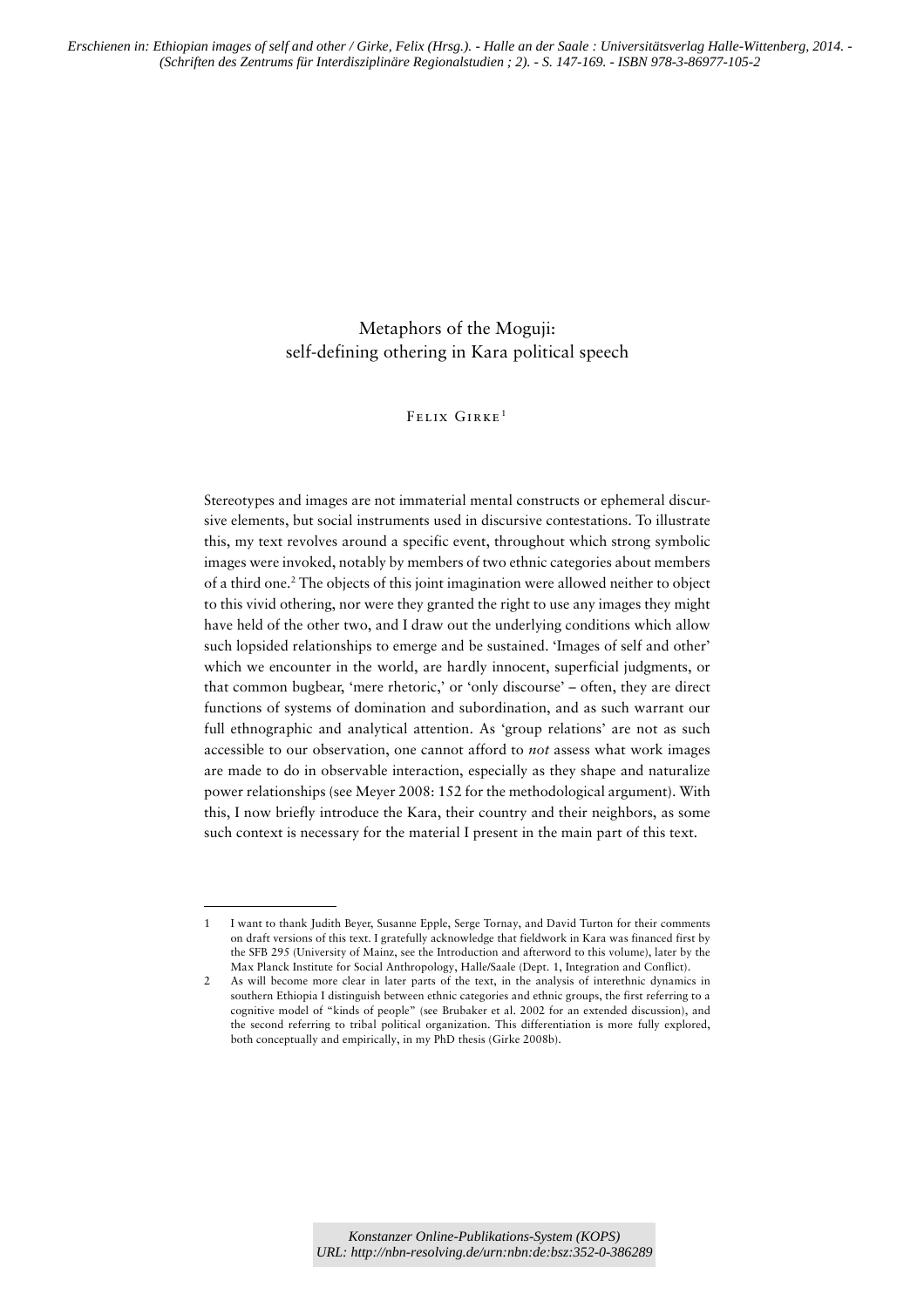# Kara, Moguji and Nyangatom

The villages of the Kara are found along a stretch of the lower Omo River which runs nearly straight from North to South. The three large settlements (Labuk, Dus, and Korcho) and a number of small ones are all located close to the river, as cultivation of sorghum on its banks provides the basis of the Kara's livelihood. Today, the largely agriculturalist Kara only live on the eastern shore; constant warfare and encroachment by their western neighbors, the Nyangatom, led them to abandon the settlements they had on the other bank. Still, whenever conditions are sufficiently peaceful, they try and cultivate their riverbank farms on both sides, able to produce a year's supply of sorghum in about five months of labor.



Fig. 1: A map of Kara settlements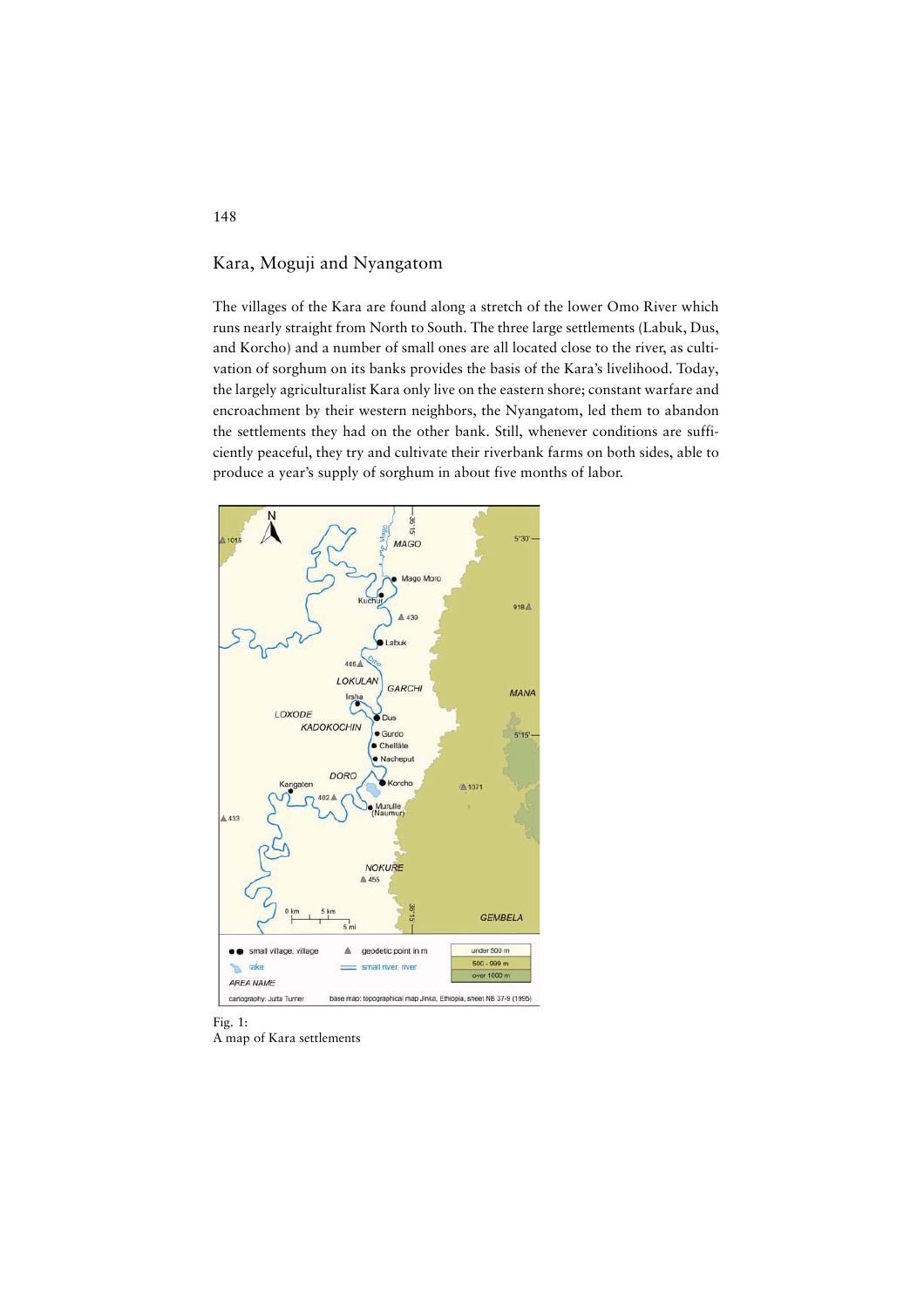When I use just the term 'Kara' here, I use it generically, as a reference to all the people who live in Kara country and who are acknowledged as belonging there. Such acknowledgement is easily assessable, because there are only around 1,500 Kara, who have rather full knowledge of one another. Among these, upon closer inspection of kinship, ritual rules, and narratives of origins, one finds a surprisingly large number of social categories which can usefully be called ethnic: first and foremost, ritually as well as numerically, there are the 'true Kara,' whose ancestors probably reached the Omo Valley early in the nineteenth century. They are the major land-owners, and generally dominate politically. While they never act as wife-givers for men not categorized as 'true Kara,' true Kara men are strikingly eligible to marry women from the other ethnic categories. They often do so, at least as second or third wives, and mostly from the other ethnic categories which are also counted among the Kara: the Bogudo, the Gomba, and the Nyangatom-Kara. While this practice has been in decline in recent years, many 'true' Kara men even marry women from neighboring, politically separate groups – but never from the Moguji, who also live with the other ethnic categories as part of one larger Kara polity. Even casual sexual contact is proscribed, and multiple other restrictions on interaction (such as commensality, joint tool/object use, etc.) serve to reinforce the basic principle that while "we are all Kara," as is sometimes proclaimed in political speech, the Moguji are the one ethnic category within Kara which always – while partly co-residential – stands a bit apart, and well below. Arguably, the position of the Moguji in the totality which is Kara is largely defined by their relationship to the 'true' Kara (rather than the Gomba and Bogudo) and vice versa, so in the following I will exclude the other ethnic categories of the population from the debate: in most cases, they tacitly follow the 'true' Kara's lead. It needs to be pointed out that there is no native word which references the category 'true Kara': this denomination is mine, and it serves to underline that the polity Kara (often called Karo by outsiders) is made up of people of a number of ethnic categories, under the clear but rarely explicitly voiced control of the true Kara. Some Kara, it turns out, are more equal than others.

In oral tradition, the histories of true Kara and Moguji, however, are inextricably entwined. As I present a comprehensive analysis elsewhere (Girke 2008b), a condensed version must suffice here. Its cornerstones are the following: the arrival story of the true Kara (who were 'late-comers' to the Lower Omo, compare Kopytoff 1989) and their subsequent occupation of all available farmland, the discursive quotidian othering of the Moguji by the Kara, and the recent political events of what I call the 'schism,' as well as the administrative reorganization of the region.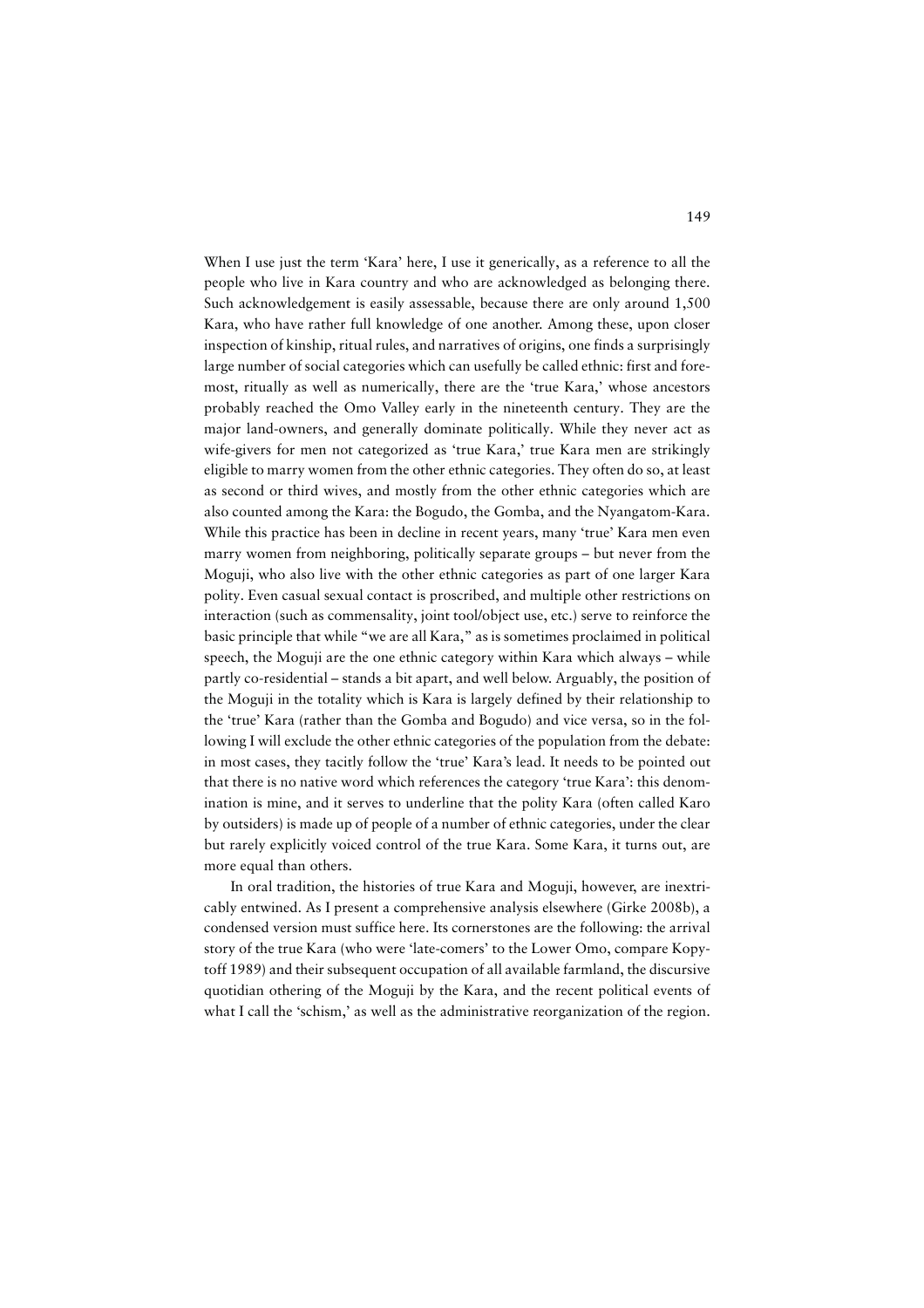I will address each in turn, as these aspects of the (true) Kara-Moguji relation always refer to one another.

The true Kara reached the Omo Valley from the hill ranges to the East, as the (with some certainty untrue) story goes (see Girke 2008b). Following a truant bull, they found the river – and not only that, they (seeing with their agriculturalist's eye) found that the fertile riverbanks were completely unused. In fact, the people they met there, who called themselves the Moguji, neither knew what fields were, nor were they familiar with domesticated cattle!<sup>3</sup> Note that this narrative very fundamentally establishes that the late-comers, the true Kara, were cultivators reaching an uncultivated area, which was not appropriately used by the Moguji. The latter were only interested in gathering fish from the river, but neither bred animals nor farmed the land. This again is largely in tune with how Kopytoff (1989: 25ff) describes a typical story with which the occupation of an area is justified in the African context. The story ends, in most tellings, with the true Kara requesting the Moguji to assist them in staking out claims, as each Kara took possession of a given stretch of the riverbank. This ritual act, which was supposedly still carried out within living memory whenever there was a disagreement between true Kara as to the exact boundaries of their plots, highlights the ancestral connection of the Moguji to the land. At the same time, by turning them into numinous arbiters of land disputes, it removes them from the competition itself (compare Bailey 1978): while true Kara, Bogudo, and Gomba all can own land plots, the Moguji were forced into clientelist positions if they wanted to secure their livelihood. Of course, despite Kara (and sometimes Moguji) claims, the Moguji are no mere fishermen/ apiculturalist/hunters and gatherers, who would technically not really 'need' fields, but do cultivate sorghum themselves, wherever they can get access to a riverbank plot or some inundated flats further inland (compare Matsuda 1996).

Still, the image of the Moguji as the non-cultivators (neither herders nor farmers), as non-productive people who just lived off the land without transforming it, sticks until today. Their relation to the true Kara is in many ways comparable to the relation between Kwegu and Mursi (see Turton 2002) or Kenyan (agro-)pastoralists and the variously denominated Dorobo groups (see Cronk 1989; Galaty 1979, 1982) the Moguji are the Kara's "mirror in the forest" (Kenny 1981). This

<sup>3</sup> The story of this migration, and the leaving-behind of the Bashada it involves (compare Epple 2010), is not central for the purposes of this chapter. In fact, while a full telling of the narrative would include it, due to the current political circumstances in Kara, no great emphasis is laid on the "travel" part – all narrative attention instead focuses on the arrival in the valley. David Turton (personal correspondence) notes that the Mursi also hold that they followed some bulls to the river, but in fact claim that they learned agriculture on the floodbanks from the Kwegu, a population similar to the Moguji. This shift accords with the Mursi's stronger pastoralist ideology.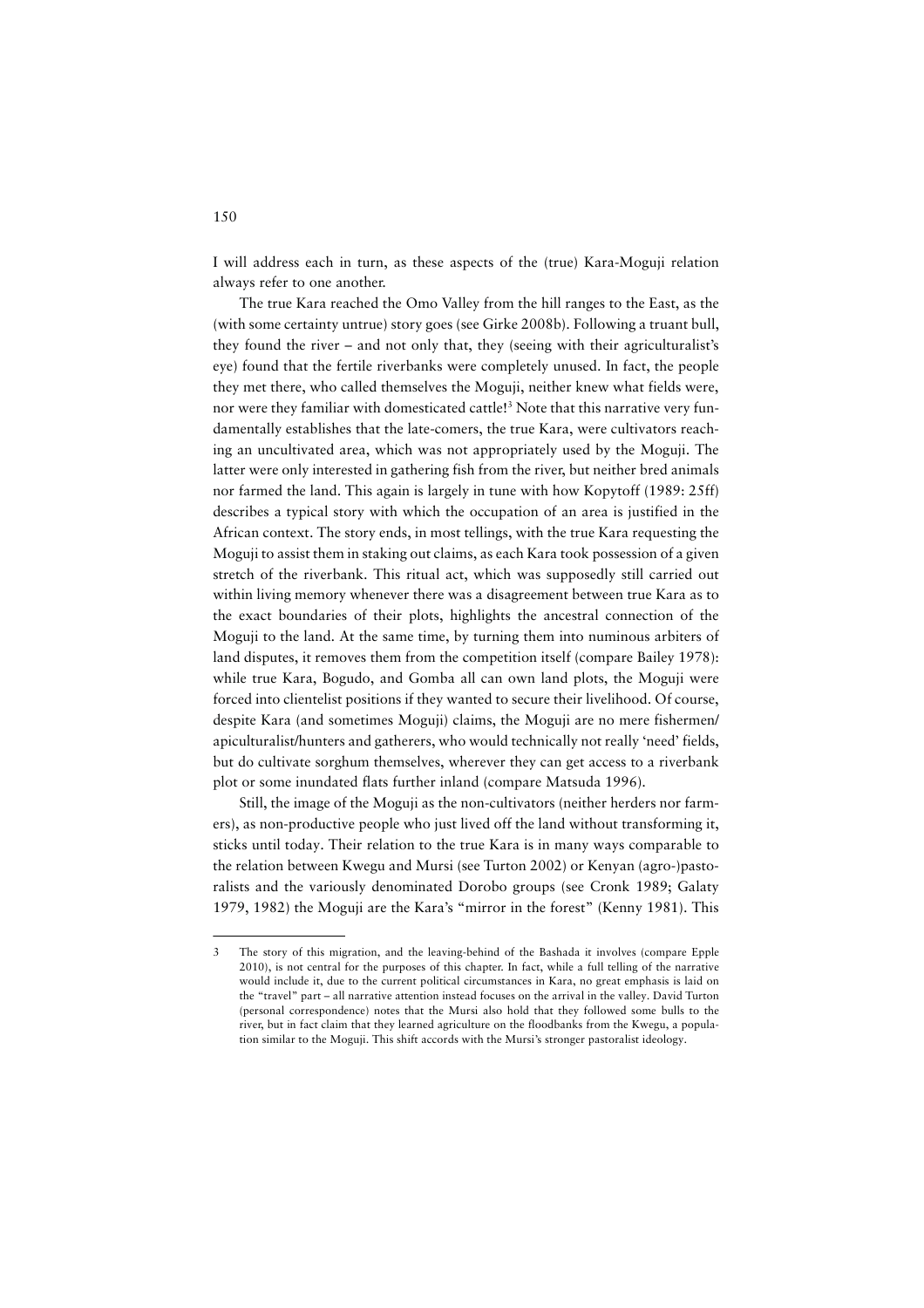is particularly marked by the way in which they are talked about by the Kara, talk often heavy with metaphors. These largely evoke alleged (and often narratively perpetuated) aspects of their lives which are (in the symbolic universe of the Lower Omo) rather uncouth, unwholesome, and generally more appropriate for animals of the forest than for human beings. These metaphorical constructions mostly concern livelihood (they eat fish, compare Almagor 1997), ways of procreation (they have hardly any birth-related rituals), and (inter-)personal conduct (they are loud and violent), and in each case insinuate insufficient sophistication and the lack of any signs that the Moguji attempt to better their lot.

Take note that Kenny's metaphor of the mirror is to be taken quite literally – the Moguji provide a contrast which brings out in sharp relief the value the true Kara place on their own way of life. To talk about them as uncultivated and noncultivating inhabitants of the forest, sharing more features with animals than with human beings, while simultaneously refusing commensality and sexual relations with them, goes a long way towards establishing an unimpeachable moral and ritual superiority. This is then adduced as the fitting legitimation for the Kara's mythical take-over of the riverbanks. This again accords well with the model proposed by Kopytoff (1989: 27). Still, the metaphorization of the Moguji as 'animal-like' does not preclude amicable interpersonal relationships. Kara and Moguji live and farm side by side, and are age-mates, hunting friends, and members in the same clans.4 Most social practices and rituals of the true Kara that the Moguji are excluded from are also barred to the other local ethnic categories.

With an eye on terminology, I would suggest that the Moguji can be said to have been dominated by the true Kara, in that the Kara have been able to exploit the labor of the Moguji (who had no farmland of their own) and maintain unidirectional patron-client relationships over decades, and to impose a definition of the situation which justifies their control over the means of production, i.e. the fertile riverbanks and livestock. The Moguji also used to perform a number of negatively valued ritual services for the Kara, which all served to cement their position as a group which was removed from political contest (see Turton 2002 for the assessment of a comparable situation in a nearby place). As far as I can tell, these rituals have fallen entirely by the wayside in the latter half of the twentieth century.

In the early 1990s, though, this apparently rather stable situation was disrupted by a series of events which I call 'the schism.' Tensions arose between the

<sup>4</sup> Clanship, here, is obviously not based on joint descent only. While the specifics remain unclear, I assume that at some point in the past Moguji were inducted into their respective true Kara patrons' clans. Kara clans – unlike among many of their neighbors – do not commonly trace their origin back to a neighboring group either.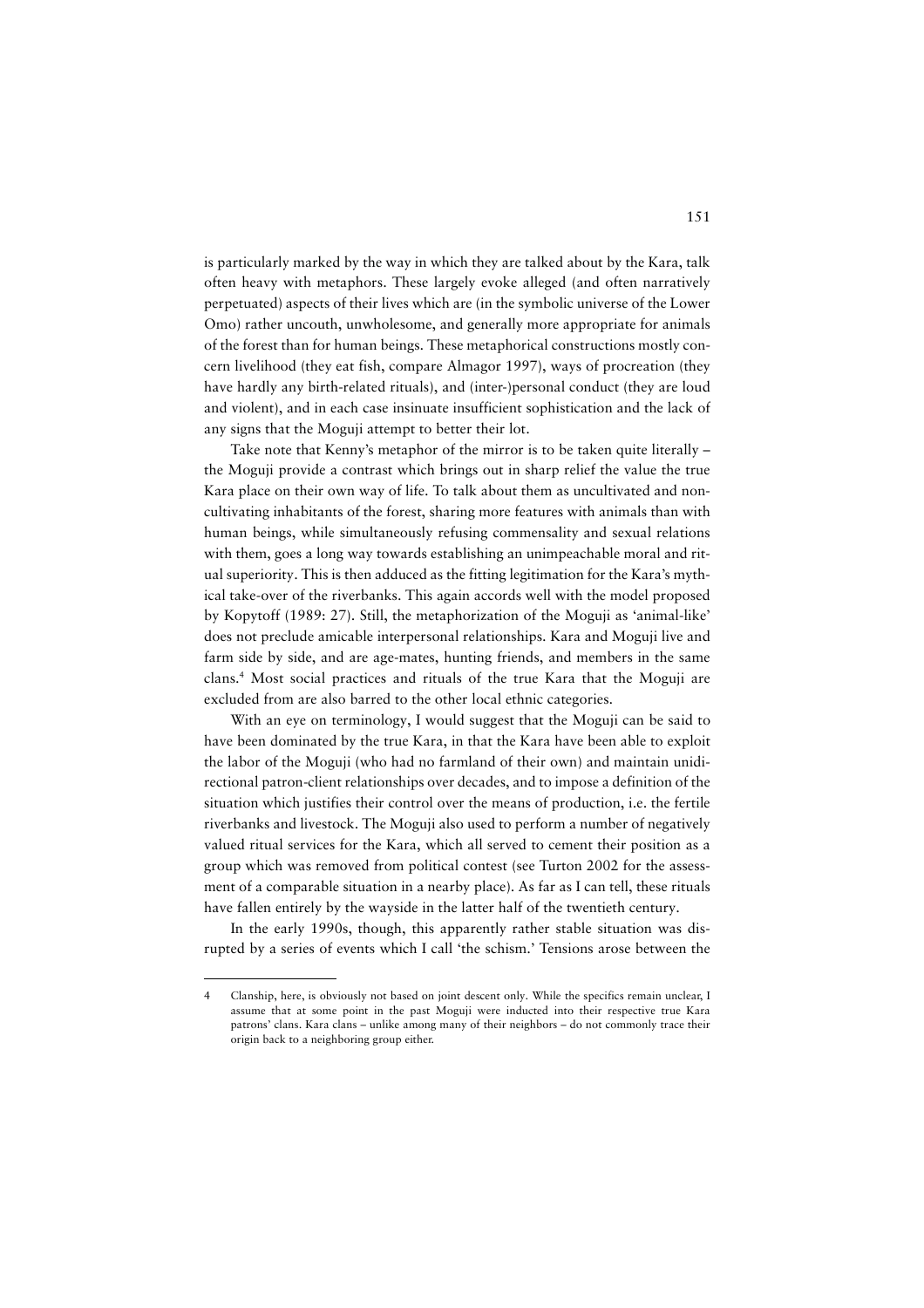Kara and the Moguji, and some cases of violence between members of these two categories occurred. Many Moguji, spectacularly outnumbered in Kara country proper, moved away – either northwards, to the Moguji settlement at Kuchur (see fig. 1), or straight across the river towards the Nyangatom, where Kara rarely ventured in these days.

It is still difficult to trace the exact reasons or triggers for what occurred. It was the Japanese researcher Matsuda who first wrote about the schism (1994, 2002) from the perspective of the Moguji. He explained it in terms of the larger picture on the Lower Omo, that is, by pointing to shifts in the balance of power. After the Nyangatom were the first group to acquire automatic weapons, and after their display of their newfound power by massacring around 600 Mursi in one horrible raid,<sup>5</sup> it fell to all the neighboring groups to show that they were still capable of action. This development, according to Matsuda, offered a new option for allegiance to the Moguji, to escape from the increasingly felt "annexation" (by the Kara) and instead submit themselves to a seemingly more egalitarian "assimilation" (by the Nyangatom). In Matsuda's analysis, this shift seems motivated by growing frustration on the side of the Moguji, who in a sense politicized their position: allying themselves with the Nyangatom, they became contenders for the resources of the Omo Valley. Whether their relationship with the Nyangatom would indeed turn out more egalitarian in that sense was beside the point: just to break with the Kara was already a powerful assertion of their agency, one of the first decisions 'the Moguji' had taken in a long time. Among the Kara, they had been too dispersed and too individually attached to their respective Kara patrons to act much in a corporate way. In a manner of speaking, only by removing themselves from co-residence with the (other) Kara could a number of people categorized as Moguji become 'the Moguji,' as a collectivity endowed with agency. Indeed, it is one of the features of the way the true Kara dominate the territorialpolitical group that they deny that the different ethnic categories had any but ritual significance. That is, to ignore the taboos which separate them is less rendered in moral terms than in terms of prudence – if one ate together, one would surely fall ill. The status quo, in this claim, is beneficial for all, and any provocations and challenges of it are dangerous subversions.

<sup>5</sup> See Turton (1994) for an account of the events, and (2003) for his struggle with this for South Omo unprecedented act of violence. But he also indicates that in the struggles between Mursi and Aari, the acquisition of automatic rifles by the Mursi did not lead to higher casualties among the Aari. Similarly, I can report from the Kara-Nyangatom warfare that automatic rifles on both sides seem to discourage people from open battles, and from attempts to slaughter entire villages, which had been done in the 1970s with little more than spears, knives, and ancient bolt-action rifles.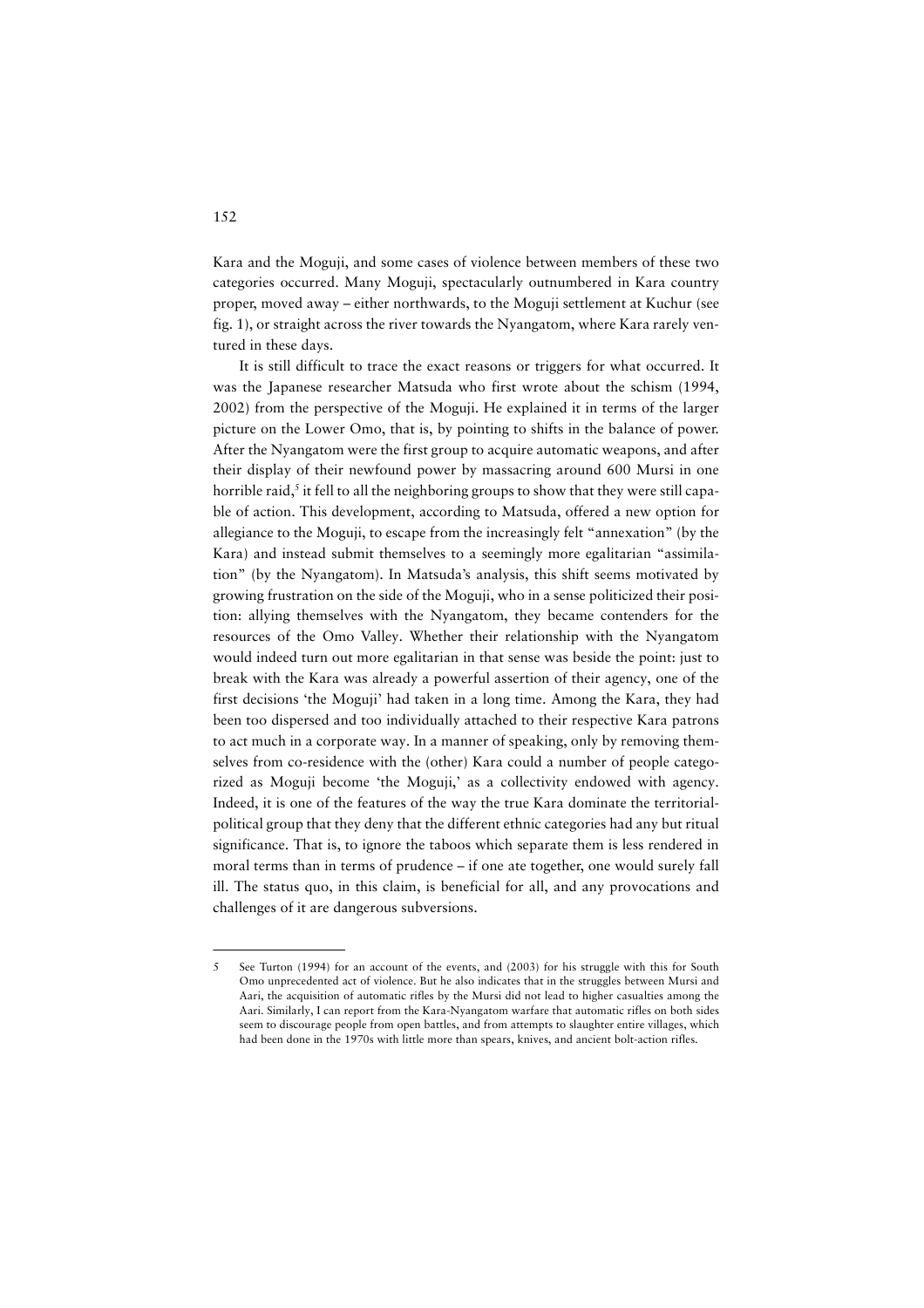The schism, then, is a manifestation of the Moguji as a seeming whole managing to challenge this fundamental claim, this 'basic lie' (see Bailey 2003) of the Kara. Whether strategically (as Matsuda claims) or through a contingent conjunction of circumstances, many of them defied the true Kara, in the process weakening formerly defining ritual practices, in that the services they provided to the true Kara fell by the wayside. This process found a culmination in the early 1990s (Matsuda 2002: 173, 182) with the establishment of a *kebele* for Kuchur, a small administrative unit which was first a section of the Kuraz *woreda* (a district, here comprising Nyangatom and Dassanech), and since 2006 a section of the Nyangatom *woreda* when the older district was administratively divided.

Up until today, this incident is troubling for the true Kara. Especially being entangled in violent conflicts with the Nyangatom over the last few years, the position of the Moguji – many of whom know Kara country intimately, and could very easily act as spies and infiltrators – is a recurrent topic of concern when war rears its ugly head.

However, despite their numerical inferiority, the Kara have been able to by and large hold their own against the Nyangatom, and – since 2003 at least – have actually inflicted more casualties on them than vice versa. On both sides, though, people would much rather live in peace: many Kara elders grew up on the other side of the Omo River, speak fluent Nyangatom, and cultivate an extreme fondness for Nyangatom culture. When Kara and Nyangatom managed to meet in peace, the mutual cordiality always seemed to me much more pronounced than in Kara's interaction with members of yet other ethnic groups. Matsuda saw the Moguji exploiting the rift between Kara and Nyangatom – so where does this leave the Moguji once Kara and Nyangatom reconcile? In the terms of this volume, what impact do the actions of the Moguji have on the image of them held and propagated by Kara and/or Nyangatom? This question is the focus of the rest of this paper. I will answer it by exemplar, certainly neither exhaustively nor with any claim to permanent validity, but in a way which still shows the structural predicament of the Moguji, and how imagery enables, manifests, and aggravates othering and domination.

#### Blaming the third: a meeting in southern Kara

On October 2, 2006, I attended a meeting (a so-called *osh*, see Strecker 1976 for a discussion of such speech events in Hamar), as the Kara from Korcho were host-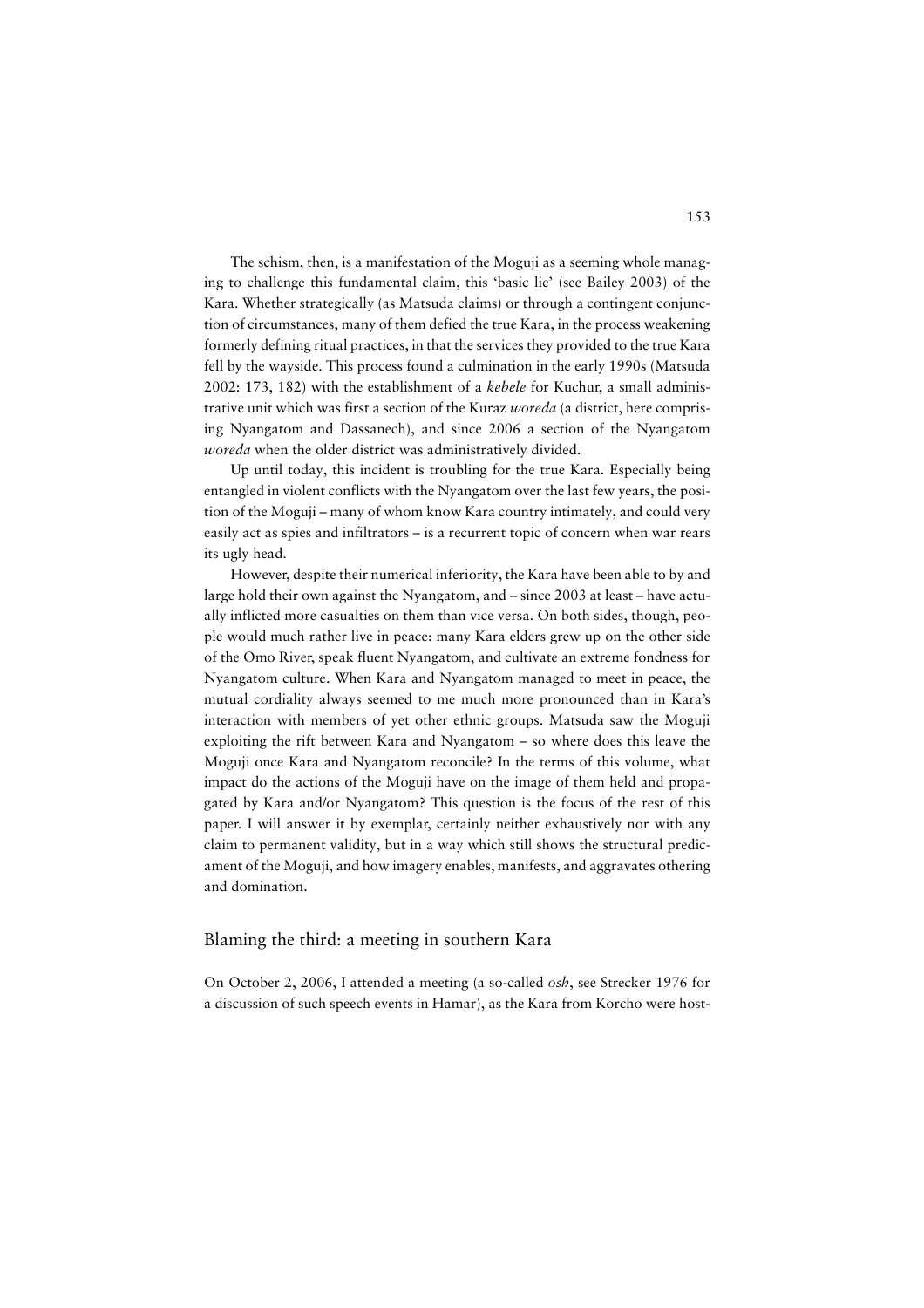ing a group of Nyangatom of the Ngikumama section.6 This was a short while after Kara and Nyangatom had performed a peace ritual at Kibbish in Nyangatom territory (see Girke 2008a), where they had formally laid to rest the "spear" (i.e. war) which had troubled them for nearly a year. This day's occasion now was a display of rapprochement, and a demonstration of mutual good will. A goat was slaughtered, the elders sat down behind a long sickle-shape of leafy branches on which the dripping hunks of meat were laid out, and a number of spokesmen from either side got up in turn, cursed war and illness, called forth rain and fertility, and proceeded to discuss the current situation of the land.

As the very jovial *osh* went on, one topic came to dominate the discussion: a specific Moguji man had started operating as a trader between the two groups, commuting between Korcho and an area known as Doro on the other side of the Omo River. When war broke out, Kara who were seeking ammunition were too afraid to cross the river, so the trader took their money and *arake* liquor, and used this to buy bullets for them in Nyangatom. He, as a Moguji whom people knew well, could freely cross between the front lines. It turned out that he had made a very good cut from his activities: he was able to purchase two rifles from his gains over one year, which was decried as excessive profit for such brokerage. This, then, was framed as typical Moguji behavior, and all around condemned, as one speaker after the next added their comments to the layers of oratory.

While addressing this case, before a mixed audience of Kara, Nyangatom, and some Moguji even, the metaphorical constructions linking Moguji to birds and hyenas, two symbolically problematic animals, as they are destroyers of crops and flocks respectively, were resoundingly prominent.

This sounds not surprising at first, as I have discussed earlier how Moguji are often likened to animals. However, I suggest that the metaphors encountered in the speeches transcribed below reflect the political relations between true Kara and the renegade Moguji ever since the schism, and are accordingly temporally restricted, explicitly situational and political. They found their occasion in a very specific place, at a very specific time, as will become clear when following the transcript below. This metaphor, then, is not to be hastily conflated with the ritual metaphor 'Moguji are animals' presented above, which is used to legitimate the Kara's con-

The Kara call them "Kumama." Of all the Nyangatom sections, this is the one which was described to me as most conciliatory and close by the Kara (see Tornay 1979: 100). The section is relatively small, and has been reticent in joining others in their attempts to besiege Kara land. Significantly, the Kumama are the peace-makers on the side of the Nyangatom when it comes to the Kara, the ones to perform the rituals which ceremonially end a state of war. Having riverbank fields of their own, they are probably also less motivated to displace the Kara.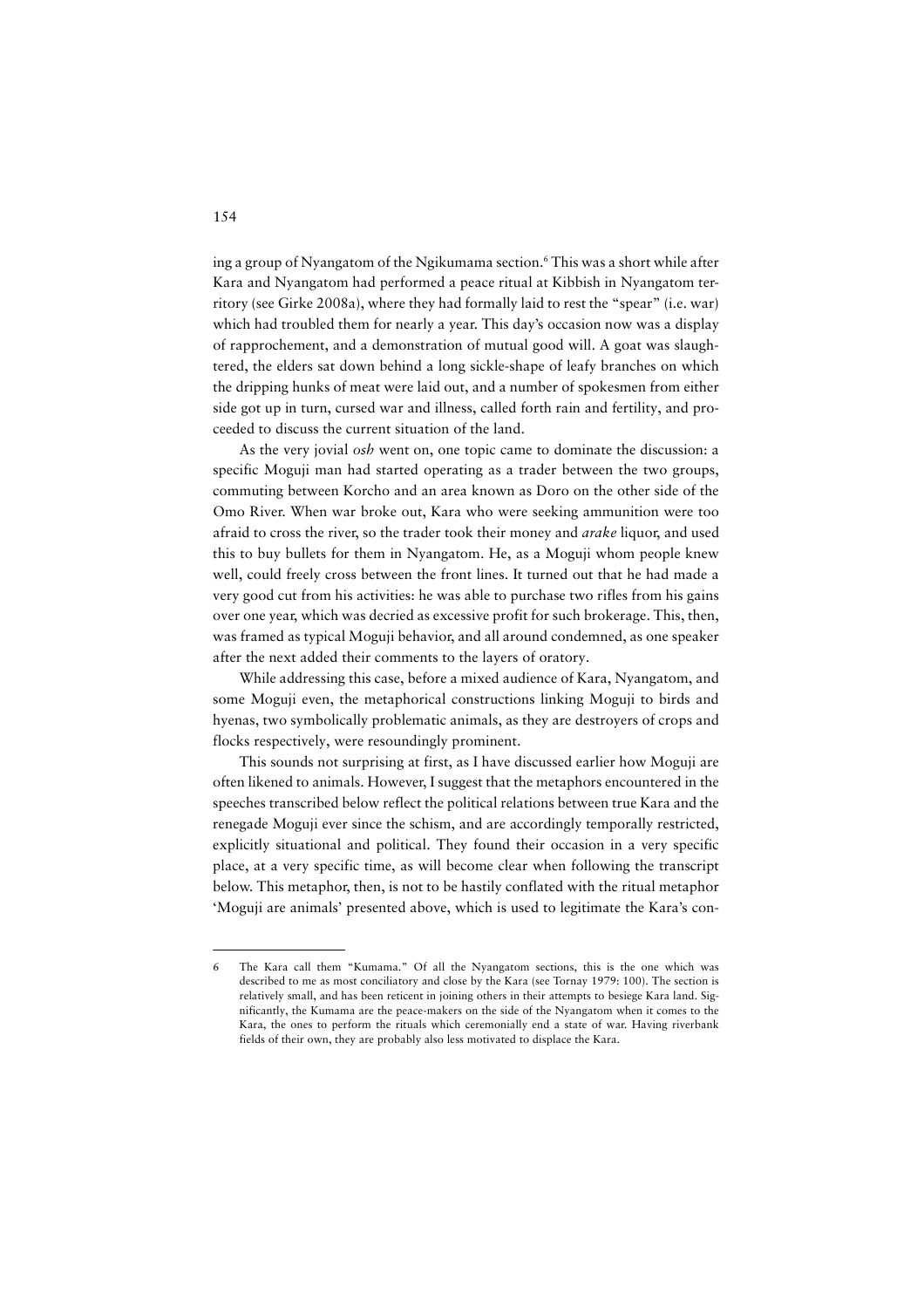quest of the Omo Valley, even though the source domain draws on animals in both cases. Consider the following sequential excerpts, taken from the *osh* on the hilltop of Korcho. I provide some explanatory notes in between the transcipts:7 Nyangatom elder 1:

| Now you, Kara, you and I are the same.                                                                   |
|----------------------------------------------------------------------------------------------------------|
| Loxorio, and Lammah, I have heard from Loxorio that we are one village.                                  |
| In this village, there should be no bad talk.                                                            |
| You Nyangatom boys, that bad talk, have you heard it? That bad talk from over there,<br>I don't like it. |

### Notes:

In 1, the word "Kara" was used in the specific singular (i.e. *karta* in Kara language). It is common to refer to social categories in this form, emphasizing the unity of interest, the agency and accountability of the group, and the ontological identity of its members.

In 2, Loxorio is the *bitti*, the ritual leader of Labuk (the northern part of Kara). Due to their own ritual power, the Kumama are described as being related to the Kara *bitti*. Lammah was a very famous Kara elder, renowned for his exemplarily skillful and morally upright handling of affairs, both internal and external.8

In 2 and 3, "village," *moro*, also stands for a patriline, indicating a claim of kinship and intimacy.

### Kara elder 1:

|   | We have opened up a new road: Ekiri, one, Bonko, two, Lecheria, three. We have given them<br>canoes. |
|---|------------------------------------------------------------------------------------------------------|
|   | At Kolua, they will pick up the people, and help them exchange their goods.                          |
|   | Those three shall watch over the goods, and thus they shall not disappear.                           |
| 8 | And our wealth will return to us.                                                                    |

<sup>7</sup> Except for the last speech by "Kara elder 2," all speeches at the Korcho *osh* which I present here were made in the Nyangatom language, which I do not understand. In March 2008, I invited Kara friends to the South Omo Museum and Research Center (SORC) in the zonal capital Jinka to listen to the recordings, help me in translating from the Nyangatom, and discuss with me the context of the speeches. Thus, the excerpts presented here have been translated twice, from Nyangatom to Kara to English. The linguistic competence of the Kara involved is unassailable.

<sup>8</sup> Serge Tornay has confirmed in personal communication that the ritual status of the Ngikumama (whom the Kara call Kumama) is significant: they are likely "foreigners" within Nyangatom, an "offshoot of the Kumam of Uganda," and provide essential services also within the generation-set transition process.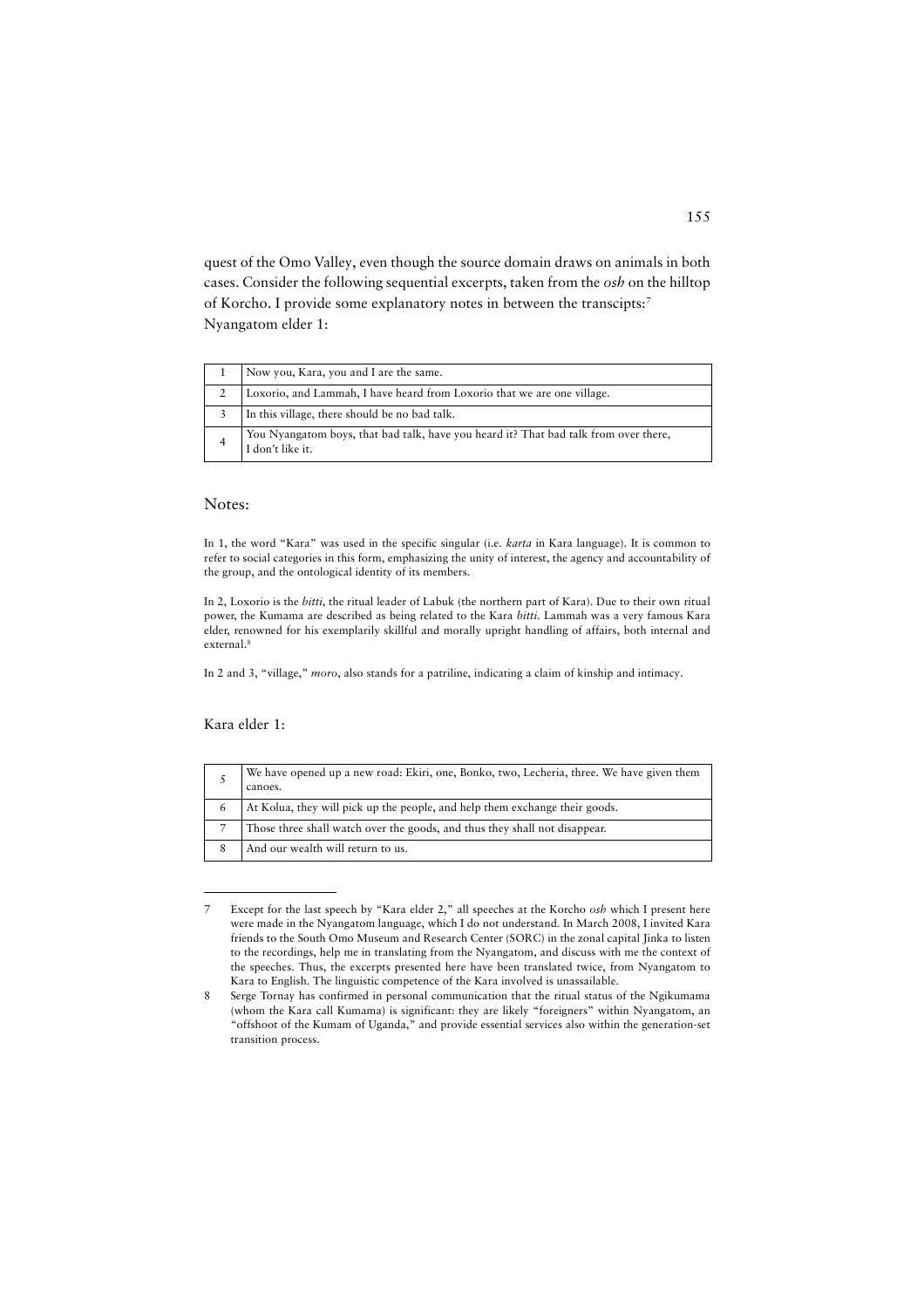| 9  | This practice of asking for a profit in facilitating trade, I have refused it.                           |
|----|----------------------------------------------------------------------------------------------------------|
| 10 | The Nyangatom shall go all the way to Korcho,                                                            |
| 11 | also the Kara, when he says, I want to go to Doro, he shall go, no-one will rob him of his<br>goods.     |
| 12 | You Moguji, this bad talk, you, between the Kara and the Nyangatom, what sort of place are<br>you in?    |
| 13 | Are you Nyangatom, are you Kara? I and the Nyangatom, when we have fought,                               |
| 14 | we reconcile, stab each other's goats, and wash our hands clean of the bad talk.                         |
| 15 | Have you heard how we washed our hands recently in Kibbish?                                              |
| 16 | Even if we have spilled blood, we wash our hands later.                                                  |
| 17 | You Moguji, this gossip, this bad talk, where is your father?                                            |
| 18 | My father, once, he bought fields with his gun, with cattle, with goats.                                 |
| 19 | Where is your bondfriend, Moguji?                                                                        |
| 20 | For what do you start this bad talk? The bad talk had been washed away.                                  |
| 21 | I can handle my fields, my father's gun-fields, my father's goat-fields.                                 |
| 22 | Are you also people? You are birds! You sit on trees! Where do you come from?                            |
| 23 | You used to be Kara. I - look at me, I am in my father's land.                                           |
| 24 | The bad talk, it shall meet me in my land.                                                               |
| 25 | Are you also people? You are birds, sitting in trees. With you I don't discuss.                          |
| 26 | The discussion of before, is it not in your belly?                                                       |
| 27 | Slowly, after this meeting, you need to understand our debate.                                           |
| 28 | What has made you drunk?                                                                                 |
| 29 | If there is talk from you, leave us and the Nyangatom alone when we are together.                        |
| 30 | If you have anything to discuss, discuss it with me.                                                     |
| 31 | You are dirt. I don't consider you.                                                                      |
| 32 | Was your house there before, was there your field?                                                       |
| 33 | Did you raise goats, cattle, buy a gun, did you erect a house, a grain store, did you lay out a<br>hide? |
| 34 | This is me, look.                                                                                        |
| 35 | Now, you have refused me, and even more, there you didn't cultivate fields.                              |
| 36 | Now you are back, and again that bad talk surfaces.                                                      |
| 37 | Think of this, being between the Nyangatom and me. We have made peace.                                   |
| 38 | But you, having poured back in between us, you rumor-mongers, you instigators!                           |
| 39 | Now from within the Nyangatom, a problem has come back. What is that? That is you.                       |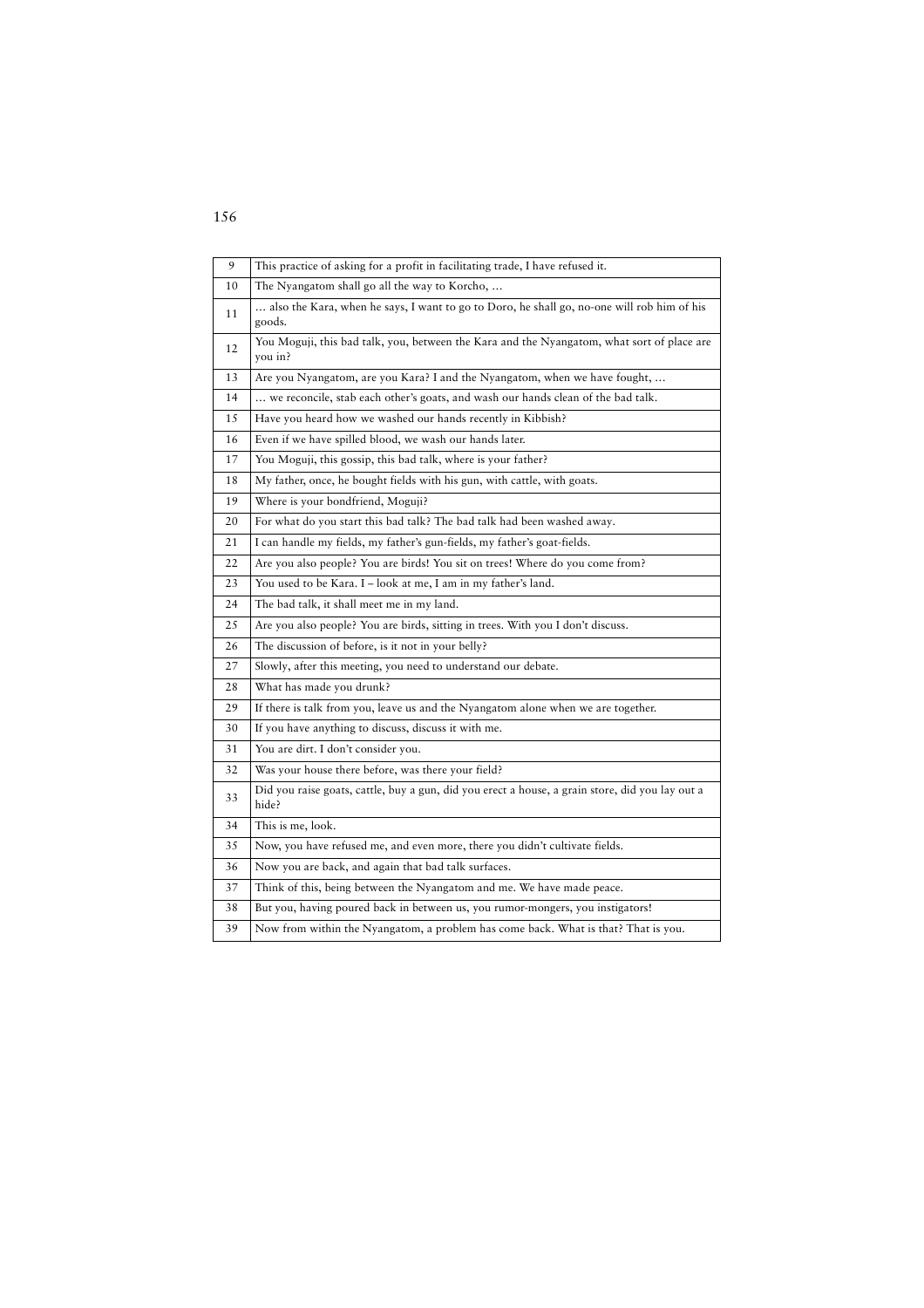### Notes:

In 5, three men are named, a Nyangatom-Kara, a trusted Moguji elder from Kara, and a true Kara elder with very good relations to many Nyangatom. These had been selected by the Kara and given the task of ferrying people seeking to visit the other side across the Omo without asking for compensation.

In 6, "Kolua" is a site on the Omo River, different from the anchorage C. had used.

In 14, the speaker points out that Moguji have no specific rituals to make peace, as they do not act in war or peace as an autonomous group. The Kara have specific peace-making ritual procedures for each of the neighboring groups. As a rule, Moguji might join attacks when invited by other groups, but lack the ritual and numerical capacity to wage war on their own.

In 18 and 21, the fact that the Moguji own no fields, and cannot even acquire them, is used to disparage their way of life – a stance which, as Serge Tornay notes, echoes the "primitivist myths" which abound about the inhabitants of South Omo and which are most revoltingly peddled in coffee-table books (see Tornay 2009; compare LaTosky in this volume).

In 19, the question after the bondfriend, the *bel*, insinuates that Moguji have no bondfriends, no true friends who acknowledge them as autonomous equals, as the institution exists elsewhere (see Girke 2010). Rather, in this view from Kara, Moguji are seen as something like "natural clients." Among the Nyangatom, bondfriends are called *lo-paakang* (also used for an inner-tribal friend). Serge Tornay reports that – identical to how the Kara would see it – Nyangatom owe their bondfriends protection and hospitality. "Even in an open fight between 'enemies,' if a warrior recognizes a bondfriend, or the son of a bondfriend of his father, he will protect that person from any injury" (personal communication).

In 22, a bird metaphor is first used: birds have no proper home, no place where they belong, no place which is their own.

In 23, the allusion is to the schism (see above); the accusation is that the Moguji have renounced both kinship (*äda*) and amity (*ädamo*).9

In 32–5, the reference is again to the schism, and the claim is that even having shifted loyalties, the Moguji had not been productive. Even worse, someone who does not cultivate is by necessity amoral, a thief.

In 33, the pointlessness of a non-productive existence is emphasized.

In 34, this sharp comment provides the counterpoint to 33, as it depicts the Kara as the ones who cultivate and better their lot.

<sup>9</sup> These two terms are comprehensively discussed elsewhere (Girke 2008b).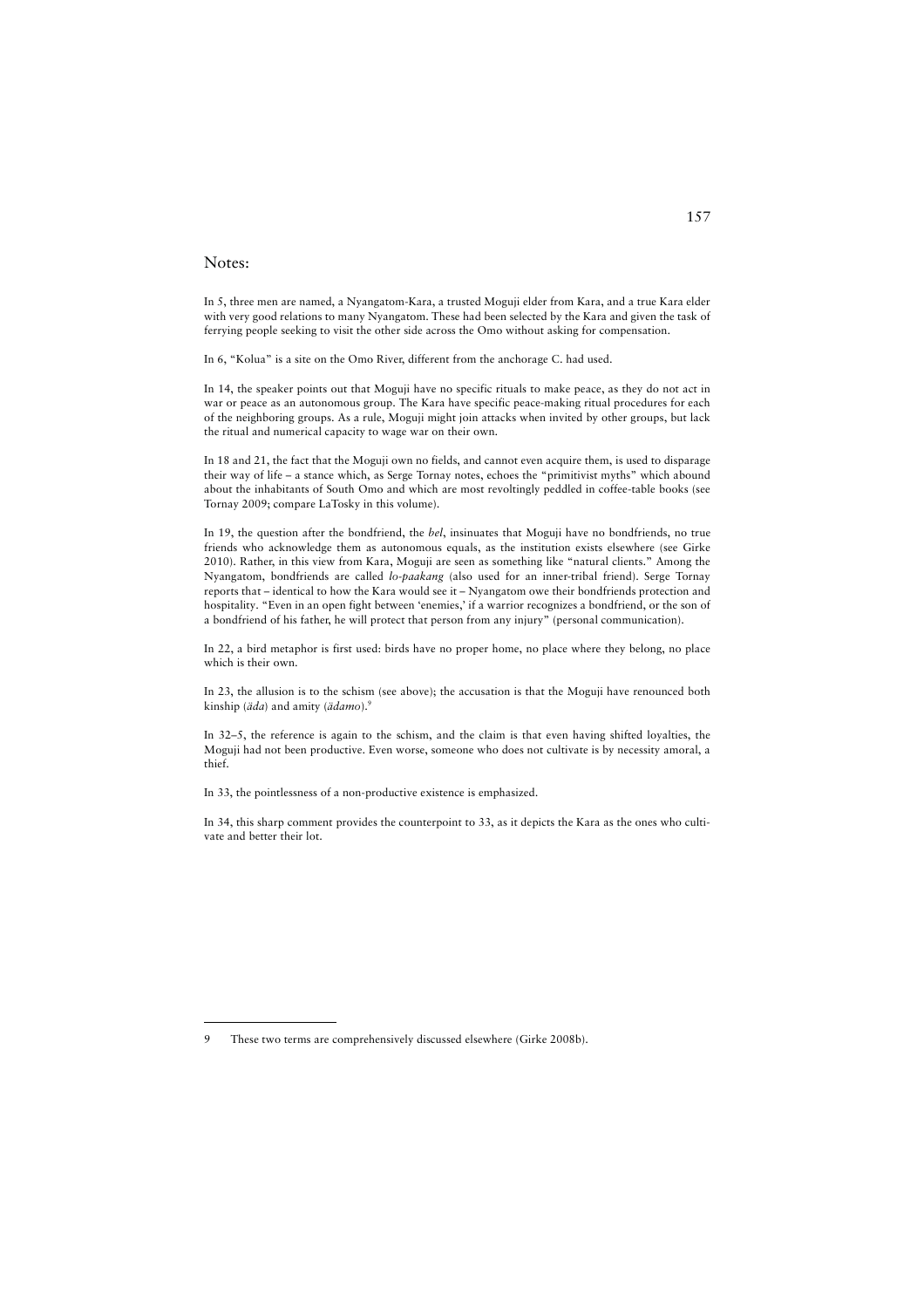Nyangatom elder 2:

| 40 | Those traders, those who eat the goods of people.                                               |
|----|-------------------------------------------------------------------------------------------------|
| 41 | Those who with their cleverness eat the goods of people, they shall die.                        |
| 42 | You Nyangatom, this one man, from there he eats the Kara, from here he eats the Nyangatom.      |
| 43 | This man who eats people, do you stand for it? That is weakness.                                |
| 44 | He is alone, he eats there, he eats here, how dare he see a profit? Does he help me in my need? |
| 45 | This is something bad. It is good that this discussion was started.                             |
| 46 | That one, he is a hyena. It will go bad. If we chase him away, it will all turn good.           |
| 47 | This is bad; to eat here and there, this is not right.                                          |
| 48 | If this happens again, we now know it and it will go badly for him.                             |
| 49 | Those who eat from the trader's road, they shall stop.                                          |
| 50 | Those others, who talk [other Nyangatom], some have eaten such profits before.                  |
| 51 | Those who ate through their cleverness, for free, they have all died.                           |
| 52 | That Moguji, he will also die, he will die. He who eats for free, will die.                     |
| 53 | Before, land was given to people.                                                               |
| 54 | Lokuta Alko gave it to him, saying, 'eat.'                                                      |
| 55 | So to C., who has given this land to him?                                                       |
| 56 | Having grown up here, he is now close with me, the Kumama. I have now seen.                     |
| 57 | Now, I say, you Kara, leave him alone, I will track him.                                        |
| 58 | T., before, X. and the elder brother of Y.,  T. is now Kapung.                                  |
| 59 | They enter here, they enter there, and they enter there.                                        |
| 60 | Now they are Kapung.                                                                            |

# Notes:

In 40, the term "eat" (*itsa*) is first use. It stands for seeking (illicit) profit in general, but the resonance with carrion-eating and amoral gluttony is strong.

In 41 and 52, the curses issued are of consequence, since the spiritual power of the Ngikumama is said to be efficacious.

In 41, the use of *paxalmamo*, "cleverness," was one of the few times when I encountered it as a negative. Usually, cleverness is an extremely praiseworthy attribute.

In 42, the reference to indiscriminate carrion-consumption is powerful.

In 43, "weakness" was rendered as *malgintamo* in Kara, which is both incapacity of body and the opposite of cleverness, and often refers to deficits in decisiveness to boot.

In 44, "alone" indicates that traders such as C. do not respect the bonds of friendship or kinship.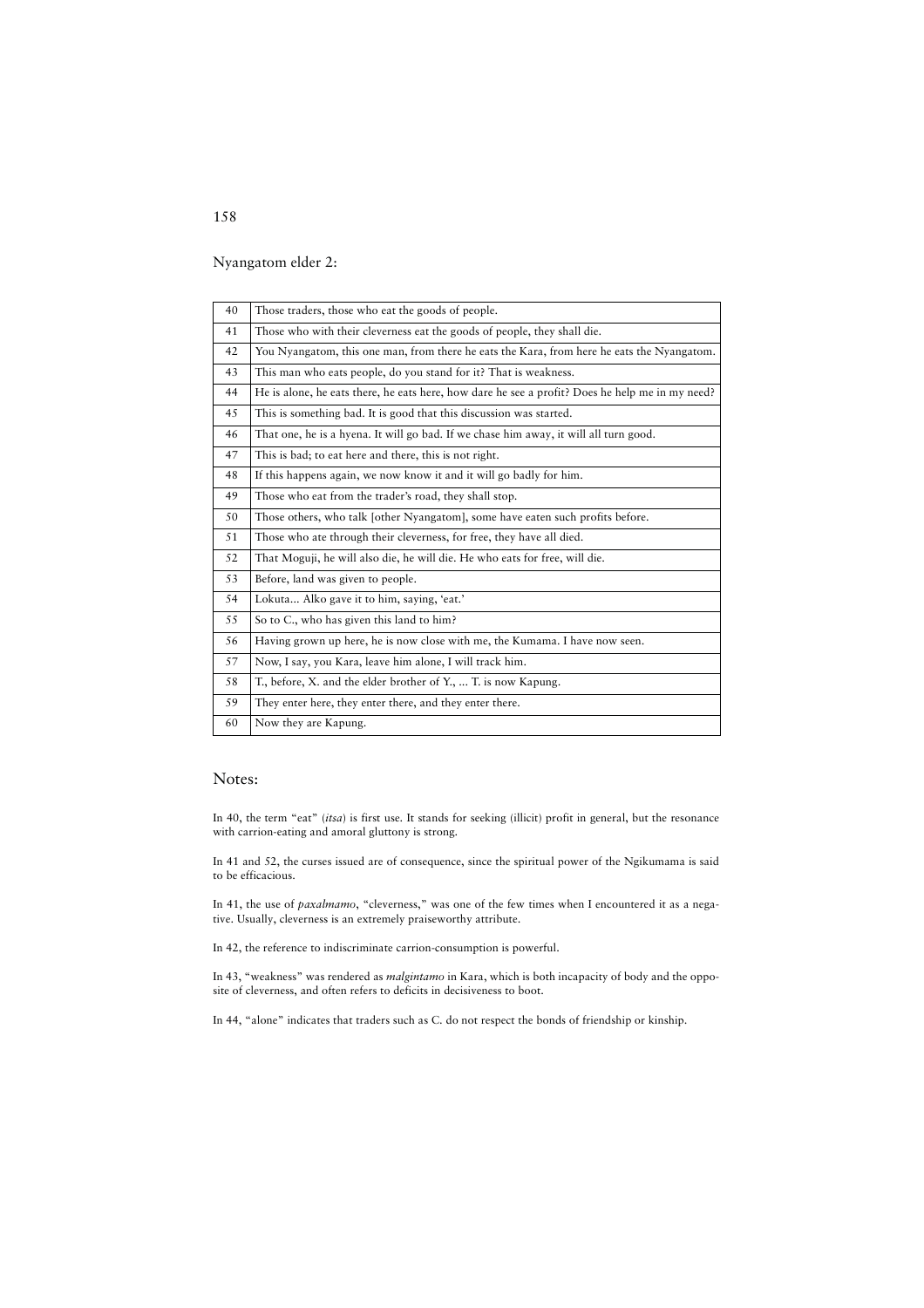In 46, the metaphor of "hyena," the despised destroyer of small stock, and a carrion-eater, supplements the image of the birds which eat without sowing.

In 47, it is suggested that people like C. profit from others' generosity, yet hold no loyalty either way.

In 51, "for free" was rendered as *sünn* in Kara, indicating a lack of appropriate compensation or effort.

In 54, the reference is to the proper way of dealing with one another: a Kara invites a Nyangatom to use one of his fields for farming, and nobody encroaches on others' property uninvited.

In 55, C. has not been "given land," and yet he prospers; this is not proper.

In 58–60, the reference is to some Moguji who display considerable shiftiness, in that they even switch allegiances between the different Nyangatom sections, one of which is "Kapung."

# Nyangatom elder 1:

| 61 | You Nyangatom, those Moguji, their way of being, is it good? You children, look at this talk! |
|----|-----------------------------------------------------------------------------------------------|
| 62 | I am the <i>bitti</i> of the land.                                                            |
| 63 | I alone fix the land. You, bring him back.                                                    |
| 64 | For me, his way of being is bad, the one who is called Moguji. What is he doing?              |
| 65 | He has no one place, he enters here and there.                                                |
| 66 | Not like this! I don't like it.                                                               |
| 67 | At the place where the cattle come to drink, there shall be no bad talk.                      |
| 68 | Everything shall be as good as it used to be.                                                 |
| 69 | The Nyangatom, if he will, shall go seek his kin.                                             |
| 70 | The Kara, alike.                                                                              |

#### Notes:

In 61 and 64, "way of being" was expressed as *denta* in Kara, as close a term for "life," "existence" as the language has to offer, but also "livelihood."

In 61–3, the speaker indicates that he would support efforts by "children," i.e., young and active men, to see to it that activities such as C.'s would be stopped.

In 67, the "place where the cattle come to drink" is also the place where conversations between Kara and Nyangatom across the river are mostly held, and also where most sniper attacks take place; thus, a very important place which needs care and protection.

In 69, the term *äda* was used for "kin," and indicates a bondfriend or another such intimate, interpersonal relation.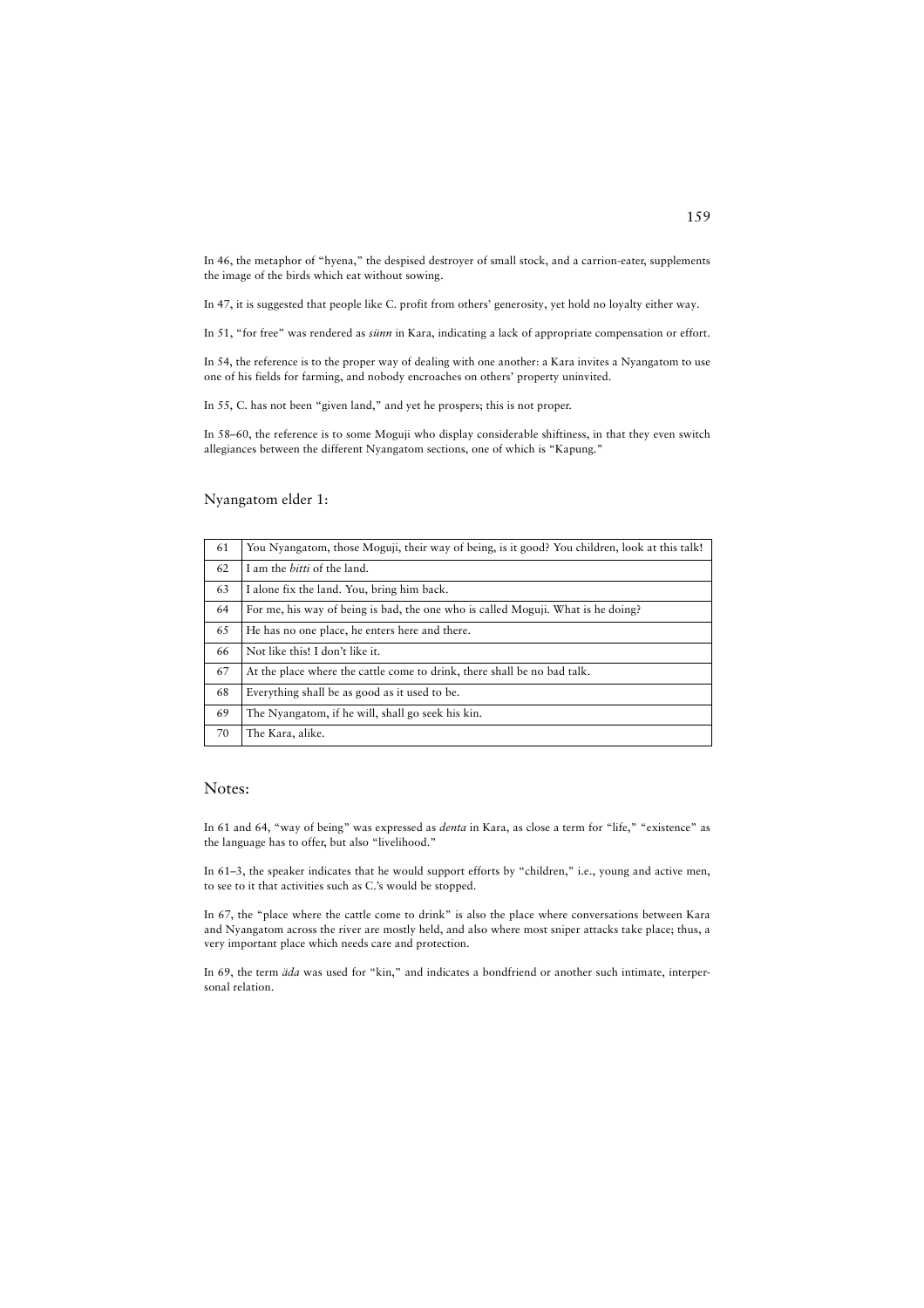Kara elder 2:

| 71 | Hey, Lo., and those others  what do they do?                                                             |
|----|----------------------------------------------------------------------------------------------------------|
| 72 | What's going on here?                                                                                    |
| 73 | How have they turned into eaters of the field?                                                           |
| 74 | Is there any food left?                                                                                  |
| 75 | Dikka.                                                                                                   |
| 76 | Those Moguji, those from over there.                                                                     |
| 77 | I will take hold of them, bind them, and beat them.                                                      |
| 78 | At the place where the cattle drink, the Moguji, those buying ones, they will waste your things!         |
| 79 | He doesn't know! He has laid down the bullets to buy Birr, and doesn't know that the other is<br>eating. |
| 80 | For what do they impoverish us?                                                                          |
| 81 | This talk doesn't stop!                                                                                  |
| 82 | This guy with his <i>serkserk</i> hat, how can he lead the people here?                                  |
| 83 | Those who finish us, it is they.                                                                         |
| 84 | The Kara ask, what is this? Is there anything bad from the Kara now?                                     |
| 85 | We hear at night the <i>pilpil</i> of this other guy on the other side, telling lies.                    |

### Notes:

In 71, "Lo." refers to a Moguji elder who had left Kara in the past, and now had come with the visiting Nyangatom. He was also sitting among them during this speech.

In 75, *dikka* refers to people who have never eaten enough; the suggestion is that Moguji are greedy and without moderation.

In 77, the reference is to an event after the schism, when some Moguji wanted to return to Kara without acknowledging that they had initially transgressed. They were caught, bound and beaten, and only then allowed to settle in Kara again, which they promptly refused, instead returning to the Nyangatom for good. These are the same people who had been mentioned in 58–60.

In 79, the example is of a Nyangatom man who wants to "buy money" with his bullets, but does not know the exchange rate which the Moguji middle-man uses, and who is cheated as a consequence.

In 82 and 85, the speaker uses ideophones to issue some personal insults which had my Kara friends laughing out loud when re-listening to the recording: *serkserk* points to a particularly inept angle at which Lo. was wearing his hat, and *pilpil* mocks the chronic coughing of another well-known Moguji, here accused of rumor-mongering.

In 84, he claims that despite the gossip spread by Moguji, the Kara will keep the peace.

The meeting ended shortly hereafter – first, the elders moved into the shade, as the sun had been rising, and a bit later they, both Kara hosts and Nyangatom guests, dispersed into various households throughout Korcho.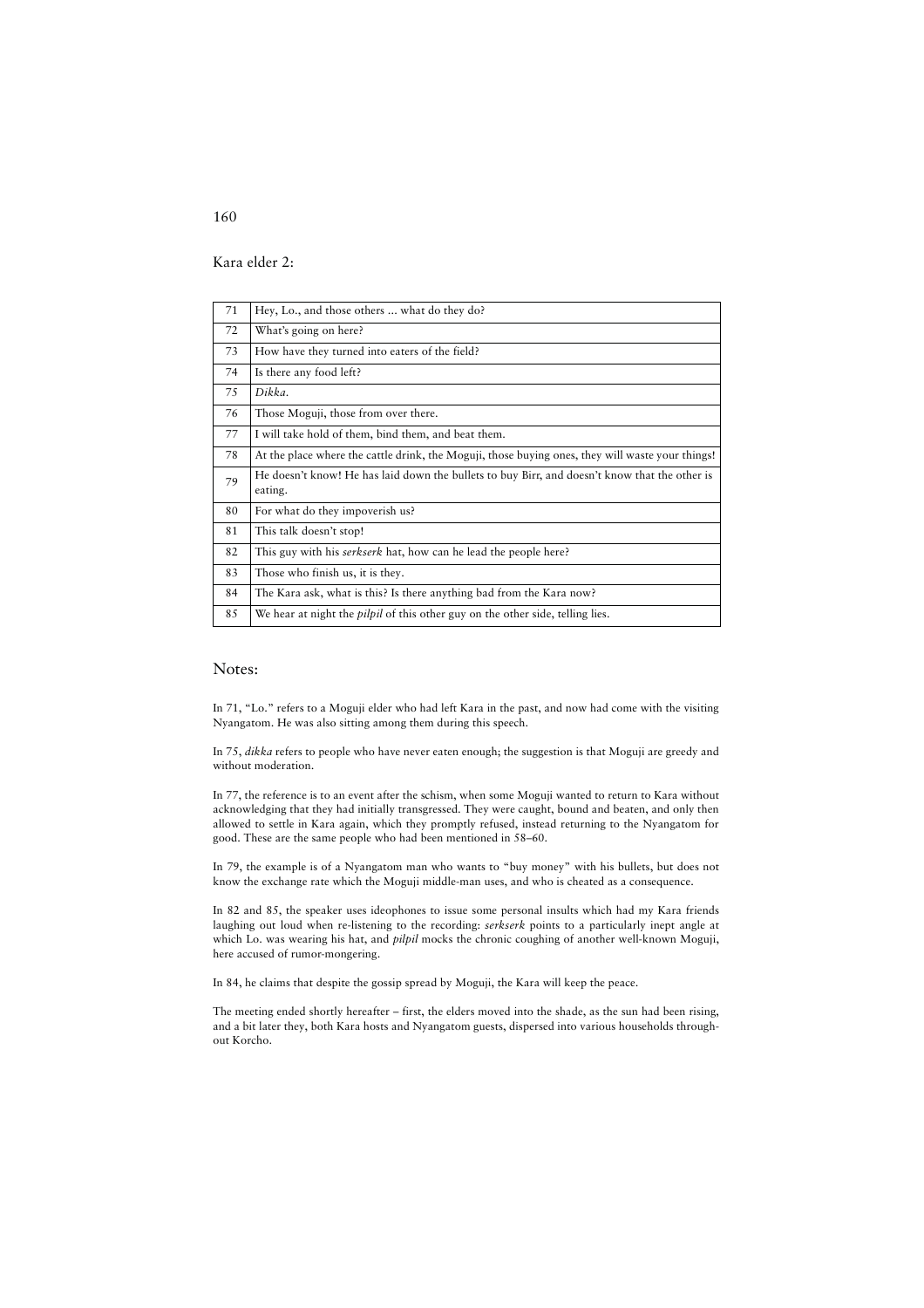These excerpts indicate the depth and convolutedness of the situation, as many old grievances are brought up, and one also notices the high degree of familiarity among the attendants, as everyone recognizes the names of individuals used, and everybody is assumed to 'get' the allusions to specific events. The blaming of the Moguji is explicit and direct, face-threatening even, especially considering that some Moguji elders were sitting there with the Kara and Nyangatom. Over the rest of my text, I want to discuss these speeches from three perspectives: 1) in regard to the metaphor "Moguji are birds and hyenas" which recurred throughout the meeting, 2) in regard to the greater political situation obtaining along the Lower Omo at the time, and 3) in regard to the question of images of self and other, as it is revealed here.

### The metaphorical imagination

So what emerges from this discourse in the way of figuration? First and foremost, the denial of a proper home, a place and land of their own for the Moguji stands out. They are not likened to domestic animals, but they still congregate around human habitats. This is connected to the complaints of "eating here, eating there" – not only does the culprit "eat in two places," but he also "eats the bodies" of the hosts, i.e., is parasitical and bent on destruction in both places. Also, in being present in both places, and not even that reliably (see the "Kapung" remark in 58 and 60), puts the Moguji in the situation where they can easily spread rumors and destabilize the relations – nobody on either side can falsify their claims. As the maligned trader C. exemplifies, in the understanding of Kara and Nyangatom, the Moguji profited from the mutual distrust, as they came to hold the monopoly on trade. Thus, they supplanted the 'proper' relations between households and individuals, who should be able to transact without a middleman who profits from their needs.

Beyond simply feeding off the misfortune of others (see Sapir 1977: 30 on vultures in metaphor), they cause it in the first place, not only by being instigators and middle-men, but by also being voracious and greedy, never being content with what they have received. This serves to evoke the behavior patterns of hyenas (see line 46), who are especially adept at slaughtering large numbers of sheep due to the panic response of the latter: they tend to stick together, whereas goats scatter. Having thus killed more sheep than they can eat, the hyenas will then hide the tornup carcasses which they did not manage to devour. Put in terms of intentional behavior, they not only steal, but they also despoil the order of things seemingly out of spite.

The alleged tendency of the Moguji to act clandestinely was dwelled upon as well: like weak and cowardly animals they do not do their killing themselves, but feast on the carrion provided by others, on the carcasses of animals (i.e., other people) which they – and this is significant – could not have killed themselves.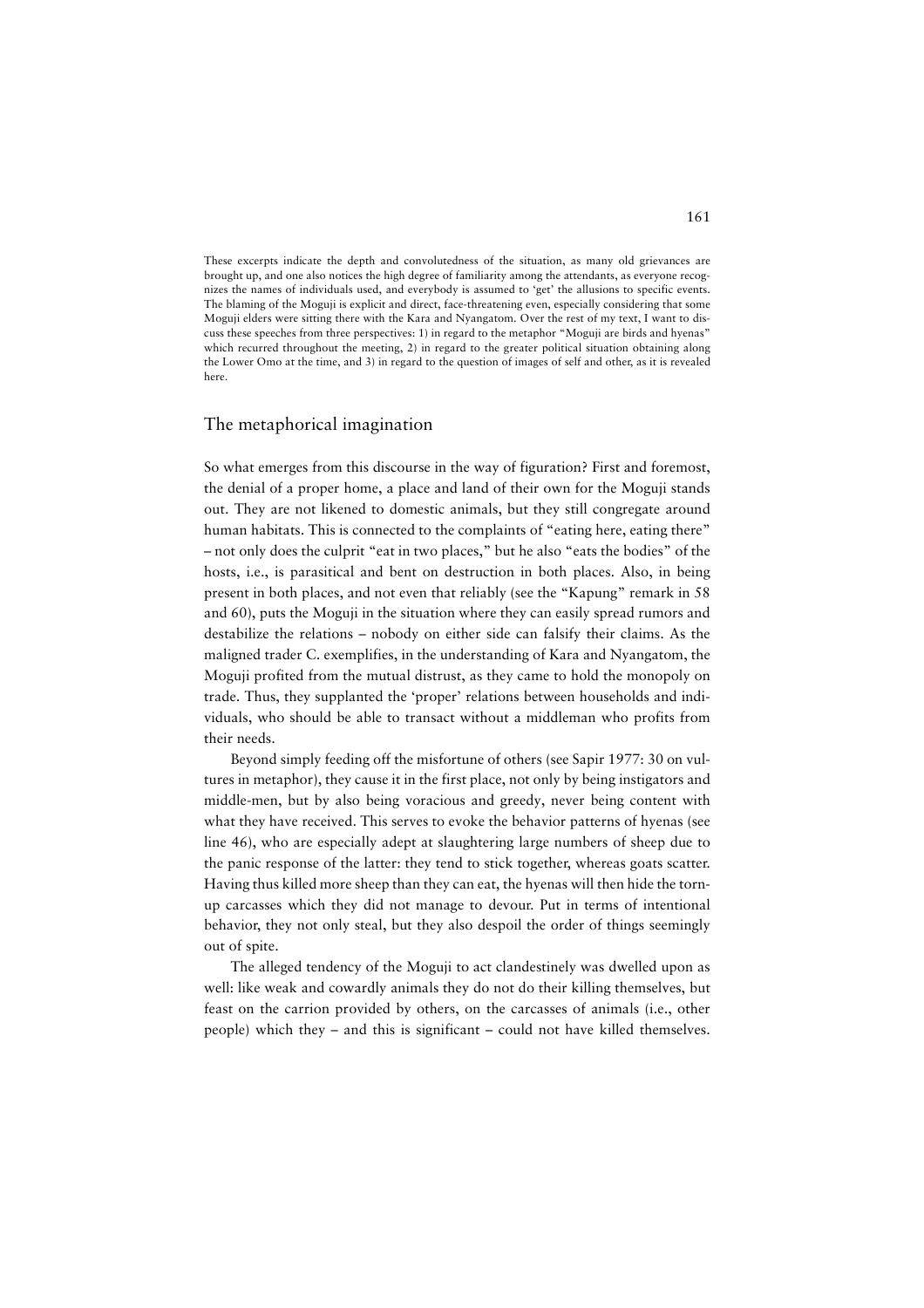Here, both hyena and birds were mentioned explicitly, where "birds" is an open term in metaphoric usage: vultures are evoked, but also the swarms of smaller birds which threaten to destroy the harvest along the riverbank every year. Neither of these two possible interpretations needs to be specified, as the term "birds" sustains both in parallel. They provide striking images: one through the vulture's unwholesome livelihood and connection to death and malignancy, the other through the endless and pointless battles they occasion when people try to protect the fruits of the fields, the recognized basis of all Kara livelihood.10 While the word *kuutso*, 'vulture,' was not specifically spoken during the Korcho *osh*, the euphemistic use of generic term for specific species is common in Kara. I have heard the word used for Moguji on other occasions.<sup>11</sup>

The speakers, then, both used literal metaphors, and through the cumulative impact of the imagery used they jointly construct a "conceptual metaphor" (Lakoff/Johnson 2003). What does this mean? Conceptual metaphors derive their power precisely from being not literal. Instead, they trigger thought processes on the part of the 'victim,' the one exposed to a metaphor, who basically takes over all the cognitive work of meaning inference and intention attribution from such a powerfully suggestive claims as that Moguji are (like) birds. We are "compelled [...] to consider each term in relationship to the other" (Sapir 1977: 9). The speakers, in turn, build up the conceptual metaphor by highlighting specific aspects of this image – having no home, eating without sowing, etc. This is a cumulative process, rhetorical *repetitio*, which works especially well since the underlying narratives are so familiar to the audience. Accordingly, from among the various forms the "work of metaphor" takes, I understand the use of tropological figuration here to be rather a "Proclamation of That" or a "Prescription of This" than a "Persuasion of You" (Crocker 1977: 38). Neither was the metaphor used during the meet-

<sup>10</sup> Galaty's discussion of "avian imagination" among the Maasai also brings up the interstitial position of birds between human (agropastoralist) society and the animal kingdom (1998: 229f).

<sup>11</sup> Writing this, I am called back to my early days in Kara. Sitting in the village square one unidentifiable evening and chatting quietly, one age-mate asked me, "tell us, you have read many books, do you know where the vulture lives? We always see it, but we have never seen his house." ('Nest' translates literally as 'birdhouse.') I dutifully replied that I assumed vultures lived in the mountains, in inaccessible places; that this bird ranged far and wide in its search for food. I was asked that same question a few months later, in a similar setting, and again the questioner was a young true Kara. Now, sitting behind my desk, I wonder whether I was the stooge who provided the correct answer to the ambiguous prompt provided by the questioner, namely, that "vultures" (Moguji) do not live in Kara land but only come there to feed. I cannot resolve this suspicion either way. I do not recall any Moguji being present, nor that either of these incidents took place in close temporal proximity to a debate on Moguji. Both might have been the case, but as I had not yet encountered the 'Moguji are vultures' metaphor, I was oblivious to possible tropic dynamics. This is the power of metaphoric allusion – it is difficult to pin down, and easy to deny.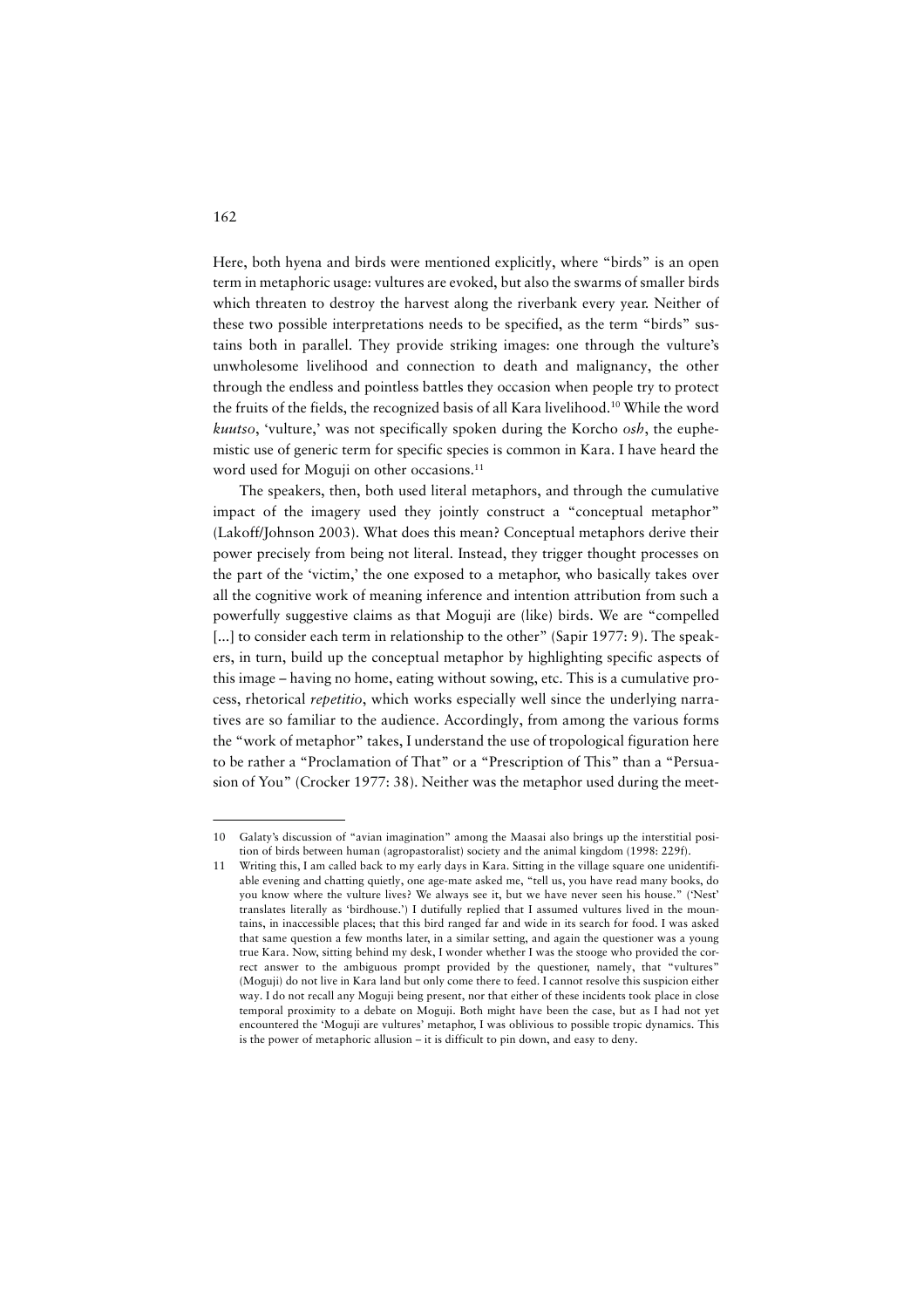ing in Korcho new to the audience, not Nyangatom, not Kara, not Moguji, nor was there any need to be circumspect – despite the fact that Moguji were present. No new meaning-interpretation was forced; the idiom of the unproductive, opportunistic, unsocial animal was simply recalled as a vivid image of the Moguji, one that reduced this other, who stood accused, to a few appropriate traits. This is what Fernandez calls a "performative metaphor," which expresses the speaker's feelings or to "declare his intentions vis-à-vis the subject" (1977: 104).

In summary, this principally familiar (but often dormant) trope was activated by connecting it to the recent political upheavals. The result was a strong situational condemnation and ostracism of the Moguji, opposing them to both Kara and Nyangatom who *have* a home, who *are* productive, who are *not* opportunistic, and who fight their *own* battles and make up afterwards. This connection of metaphorical othering with simultaneous political rapprochement (between Kara and Nyangatom) and scapegoating (of the Moguji) is further analyzed in the next section.

## The political situation on the Lower Omo in 2006

I argue that the speeches, with their imagery and their other claims analyzed in depth, reveal a great deal about the dynamic interrelations of the three groups directly involved. To unravel the drama, I start by asking the most basic question: what was at stake?

First of all, the meeting at Korcho, like most *osh*, was not an occasion at which anything was decided, or where the events took any surprising turns. Participants were by and large very familiar with one another (note the specificity of the many allusions), and the formal peace ceremony had been performed some weeks before. Kara and Nyangatom had thus agreed to stop killing each other, and publicly assured one another that they would respectively strive for amity and cooperation. The meeting in Korcho was also in principle devoted to the latter purpose. But why did speakers belabor the subject of the Moguji so emphatically? And who was the audience at whom these speeches were directed?

In a nutshell: the Moguji were put in their place. That place, then, is exactly the place they had among the Kara, as a politically muted category of people, who irrespective of the schism and their subsequent shift of alliance (and residence) to the Nyangatom could not lay claim to the same kind of corporate autonomy as Kara and Nyangatom – and respected elders from both groups told them so, in not unclear terms. Kara and Nyangatom, even as they fight and make up and fight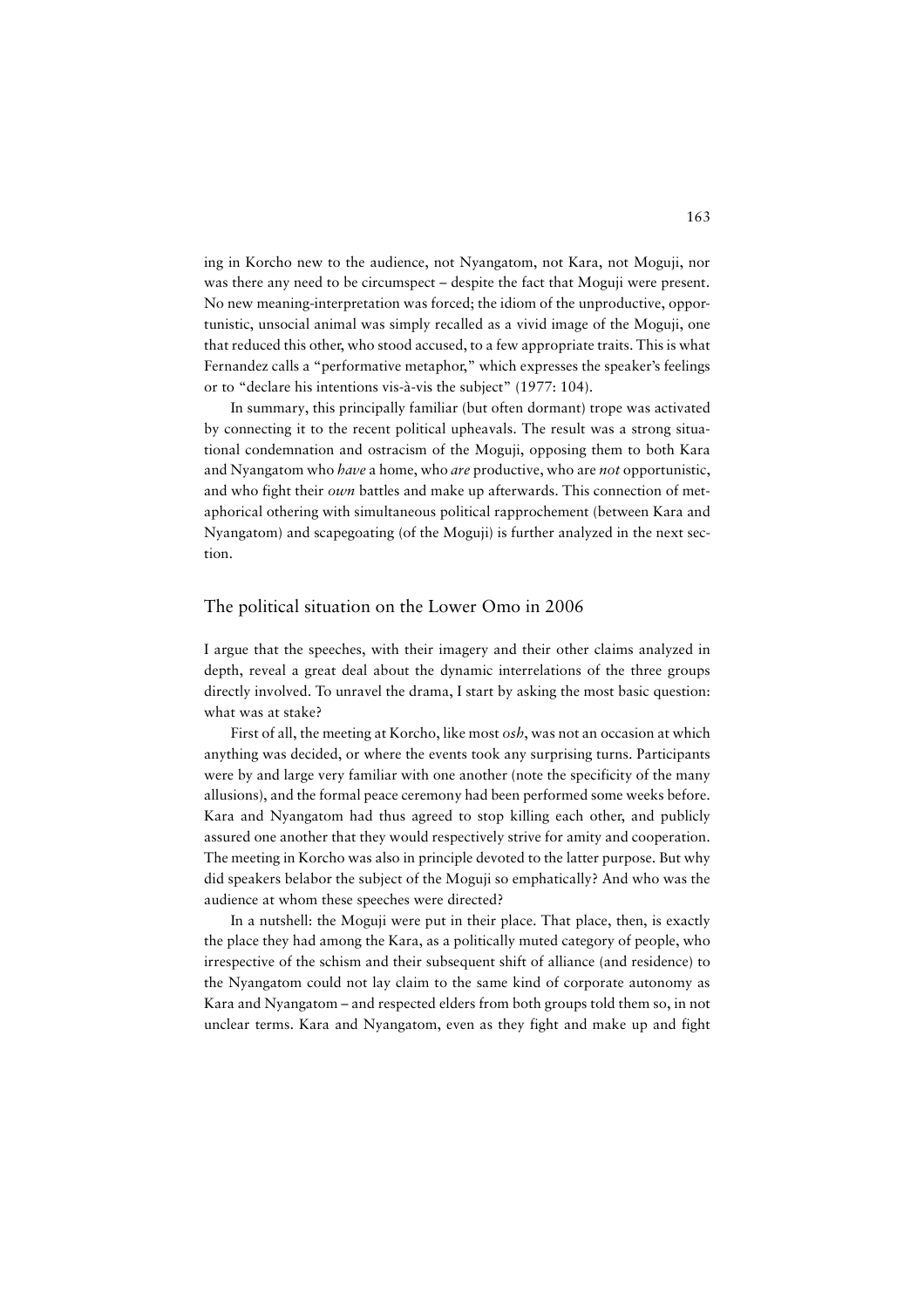again, have in some sense acknowledged each other's right to act, their ontological agency. The audience, I suggest, was twofold. On the one hand, the Moguji were reminded that their ambiguous status would neither go away, nor be rendered unproblematic. To be Moguji, they were told, was to be betwixt and between, and simply to try and ally themselves with the Nyangatom would not remove that stigma. On the other, the Kara and Nyangatom assured each other that neither of them had been influenced by the supposedly poisonous words of the Moguji. This of course entailed the mutual reassurance that neither considered the Moguji as equals who were entitled to an opinion and a similar degree of agency as they themselves granted each other (lines 29f). Jointly disparaging the Moguji gave them a third party to blame for their own failures to keep the peace. The Moguji's act of cutting their ties to the Kara, it was made clear, even as it gave them some traction with the Nyangatom, did not garner them the respect or acknowledgement they might have wished for.

But is this all that was at stake? Recognition of the Moguji as equals, as acknowledged actors on the narrative stages of South Omo? I think that indeed this was the main prize, as it seems to be the precondition for even being granted the right to join the competition over other resources. It is no secret that there are some among the Moguji who have started propagating the claim that the riverbanks of the Omo rightfully still ought to be theirs. How people react to this claim is revealing.

Some months after the meeting in Korcho, representatives of the three groups again met (this time in Hamar territory). When the debates turned to the issue of the occupation of the western riverbank by the Nyangatom, which was hotly contested by the Kara, a Moguji speaker got up and stated that he did not understand the discussion, because the Kara never had any fields in the first place: in the past, the only inhabitants of the Omo Valley were the (by now nearly extinct) Murle (see Tornay 1981), they, the Moguji themselves, and the baboons of the forest. This was a calculated provocation, which took a stab at the great 'saving lie' at the heart of the Kara; and unsurprisingly, he was shouted down and threatened by the Kara who were present. Interestingly, I was told that neither the Nyangatom nor the NGO workers who had facilitated the meeting supported the man's claims, or even maintained his right to be heard.

At Korcho, no Moguji spoke either. There was not even an attempt to contest the images of the Moguji which were used by Kara and Nyangatom, and no alternative imagery was suggested. Again, any attempt to do so would have met strong resistance, and probably would even have engendered reprisals; still, it is worthwhile to reflect on whether such counter-images even exist, and what they would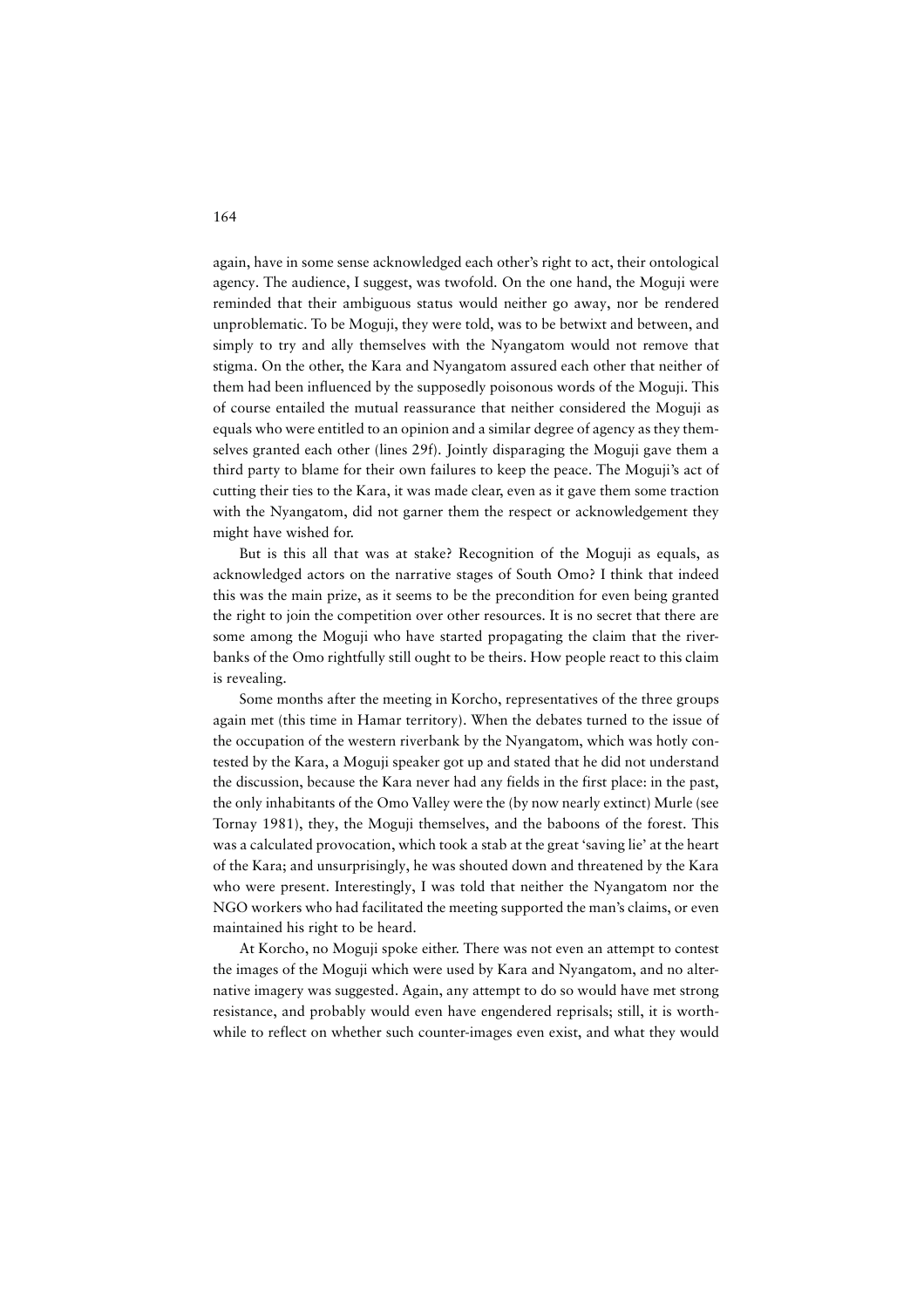entail. To go a step further even: what might be the Moguji's images of the true Kara, or the Nyangatom, and of themselves?

# Whose images of self and other?

To preempt my conclusion: the example of the Kara, Moguji and Nyangatom shows that one cannot assume images of self and other to be evenly and mutually constructed. My ethnographic material gives no indication that any alternative images other than those proclaimed by Kara and Nyangatom have any great currency in the discursive and narrative conceptions of the relationships between them. To clarify: I mean to say that the Moguji cannot openly present such a loaded image of the true Kara or the Nyangatom comparable to the ones the true Kara (or the Nyangatom) hold of the Moguji. I also suspect – uncomfortably – that there might not be a self-image that the Moguji might hold which would fundamentally contest the ascriptions others impose on them. This refers back to the nature of images and stereotypes: they have most relevance as they are voiced, and assented to by any audience. Anthropologically interesting images of self and other do not exist in people's minds only. Instead, they are expressed to achieve something in the world. Collective representations, to use an old term, must be collective and represented, that is, they need to be communicated, and they need to be endorsed. Moguji do not seem to have that option in the same way true Kara and Nyangatom do.

So even if we could unearth a Scottian "hidden transcript," a certain way the Moguji spoke about their relationship to the Kara amongst one another when there was no Kara around, the difference to the epistemic status of the Kara's image of them is marked.12 The image 'Moguji are birds and hyenas' can be voiced by Kara with impunity, simply as there seems to be no practical alternative, no real option for the Moguji to be free from domination by one group or the other, Kara or Nyangatom. This is even true for individuals, who would have to migrate far indeed in order not to be treated as ritually problematic lacklands. Ironically, the most convenient way for Moguji to escape the harsher forms of othering might be to accept their position within the Kara (or Nyangatom, as the case may be), and let go all aspirations of autonomy.

<sup>12</sup> It is also not surprising that Moguji identify with the alleged Moguji 'cause' to highly variable degrees – I have met many who quite plausibly expressed happiness and pride regarding the position they hold in Kara. An incidence of false consciousness, or a genuine and deliberate choice?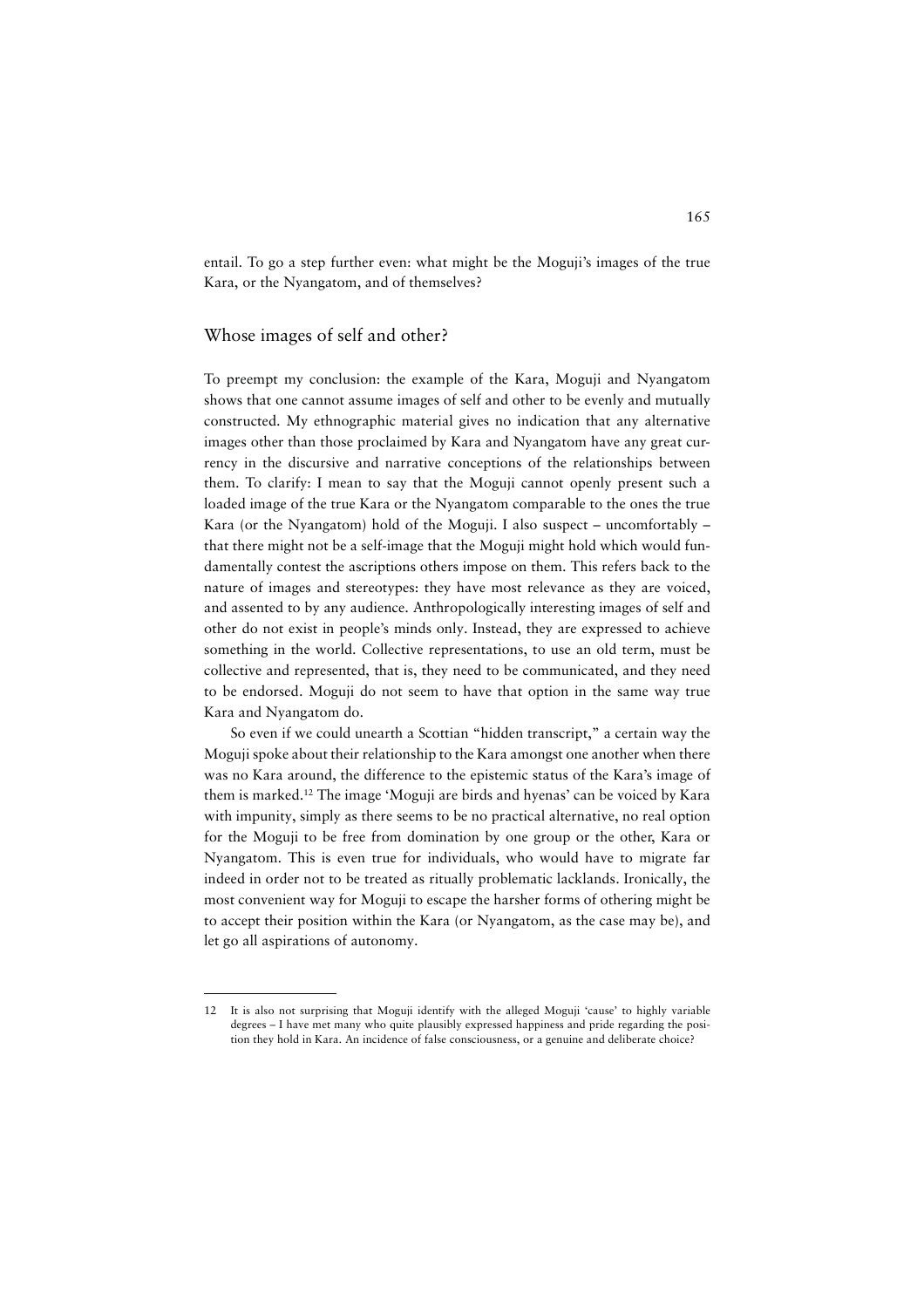In the previous section, I discussed the question of group autonomy and corporate agency. Here, I expand this view to not only encompass the right to – for example – wage war or make peace as a corporate group, or to occupy and 'own' arable land (in local notions, not according to state law), but also to the practice of imagination.

In this sense, the domination of the Moguji is of a pernicious kind, in that it denies them the capacity to voice alternative visions of their position in the world.<sup>13</sup> James Scott asserts that subordinates do not suffer from an "inability to *imagine* a counterfactual order. They do imagine both the reversal and the negation of their domination" (1990: 81, his emphasis; see also discussion in Lukes 2005: 128). I find it relevant to add that this imagination has rarely found a social outlet, and in that, it differs from the imaginations held by Kara of the Moguji, which constantly find rhetorical space.14 Another puzzle piece is the initially mentioned fact that there is no local term to refer to the category of people whom I call the 'true Kara.' To speak about only the true Kara one would have to use the term "Kara," and then either invest some rhetorical effort to make clear that not the entire polity (including Gomba and Moguji, etc.) is meant, or one would have to explain further, which is awkward and a "bald on-record," as politeness theory would have it (see Strecker 1988), attack on the social order and its saving lies. I do not think that this is a coincidence: for the dominant 'true Kara' it is one of the bases of their power that already by name the entire polity is identified with them, and it is so much easier to single out the other ethnicities than them.

As can be gleaned from the speeches held at the Korcho *osh*, the undesirable position of the Moguji is subscribed to by both the rock (Kara) and the hard place (Nyangatom), neither of whom acknowledge the former as their equal. Matsuda (1994) has made the following distinction between choices open to the Moguji: "annexation" by the Kara and "assimilation" by the Nyangatom, and one could certainly point to differences between the ways in which the Moguji are incorporated by the Kara and by the Nyangatom which reflect this distinction. But the one

<sup>13</sup> David Turton (personal correspondence) remarks that this should be considered a natural feature of domination, understood as a kind of social relation in which the subordinate believes that they actually profit from their own subjection. I am not sure about what people believe; I can only deal with what they publically voice.

<sup>14</sup> I desist from making any more farreaching claims as to the (double?) consciousness of the Moguji; as Lukes reminds us earnestly in his discussion of the third, consciousness-forming dimension of power, "[s]ince Mill there have, of course, been many attempts to open up the 'black box' of what Mill here calls 'the formation of character' and others have come to call 'socialization,' 'internalization' and 'incorporation,' in ways that promise to illuminate the mechanisms of domination" (2005: 139). Precisely these mechanisms cannot be explored here, as I accept the methodological limits imposed by that very black box.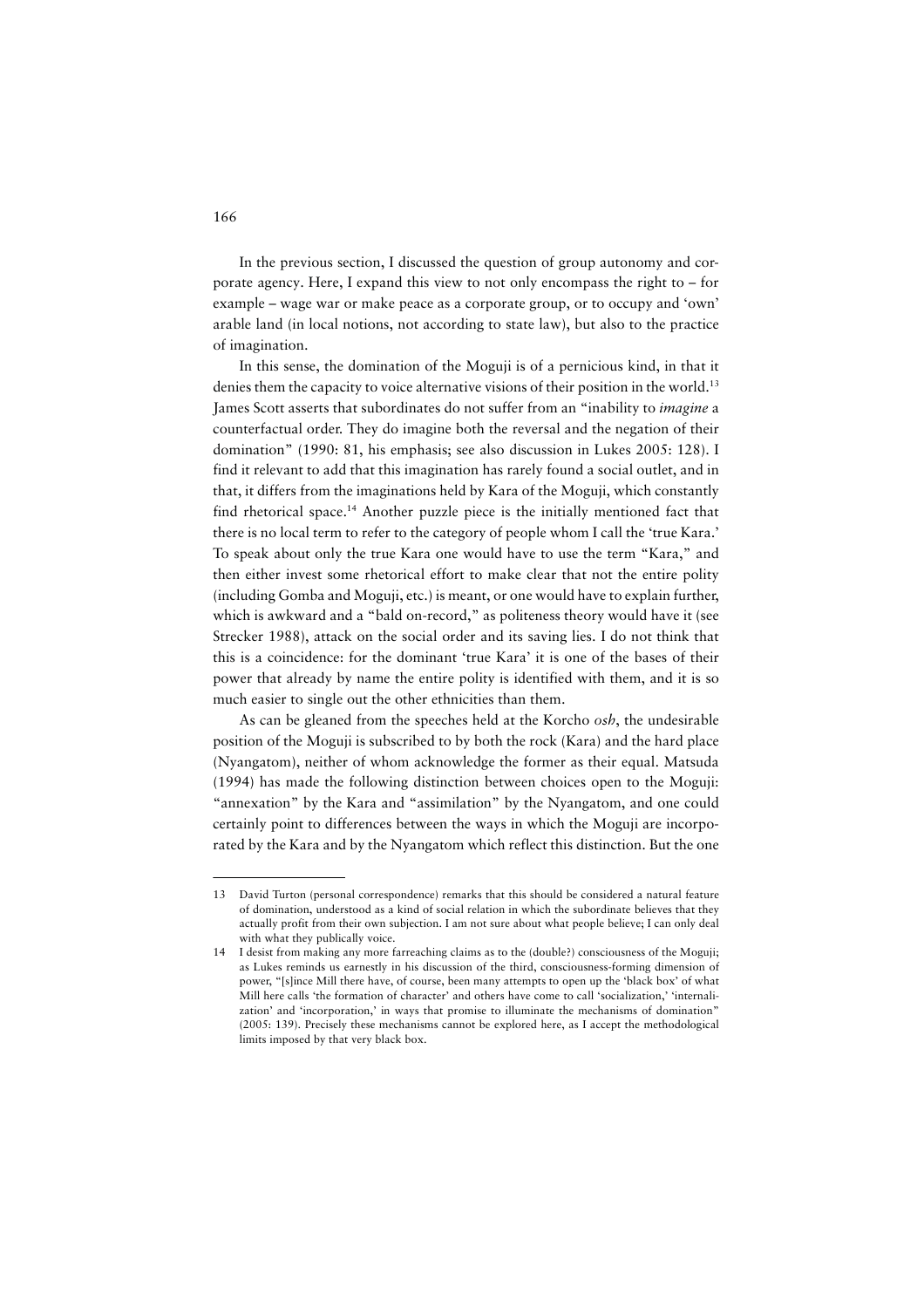continuity, the one aspect which the Moguji could not escape, not even by triggering the schism and by shifting allegiance towards the Nyangatom was the fact that they are still conceptualized as a non-entity, an ethnic category but not an ethnic group, if you will, as they are not allowed to develop a corresponding autonomous political organization.

As it turns out, to inquire into images of self and other is to open up issues of discursive hegemony, power, and domination – and this is not only true for the social scientist who researches such a situation, but also very much for the Kara, Moguji, and Nyangatom themselves, who all realize quite clearly that some people have the power to name and to define others publicly, and some do not. Every attempt to proclaim one's image of an other is an attempt to assert one's power visà-vis that other, and each successful attempt constitutes a step towards actually 'feeling' the agency which springs from one's assertion of self, whether as an individual or as an assembly of people categorized the same way, among whom "groupness" (Brubaker et al. 2002) becomes more and more felt.

At any rate, the story of the Kara, Moguji, and Nyangatom is not over yet. Moguji have been seeking recognition by state structures as well, and are increasingly finding it under the Ethiopian policy of ethnic federalism (see Matsuda 2002), and despite the massive transformations of the Lower Omo Valley due to dam building and the introduction of foreign-owned commercial farms, it is too early to assume that the warfare in the Lower Omo Valley has subsided for good. I do not expect that entangled lives of Kara and Moguji will be disentangled, for better or for worse, anytime soon. As the second meeting revealed, briefly discussed above, some Moguji were testing the rhetorical waters and trying to find a space from which to speak as a group, to speak as a collective actor of consequence.

The Moguji, being the Kara's "mirror in the forest," are in many ways important for the Kara. As individuals, as I mentioned above, they are neighbors and friends, and as I tried to make clear at the beginning of this text, what it is to be Kara can hardly be explained without reference to the Moguji. This leads me to the conclusion that in all their one-sidedness and their crude bias, the true Kara's images of self depend on their images of other, and vice versa; just as the othering of the Moguji justifies the denial of their autonomy it also assigns them a stable place within the political unit which is Kara. True Kara and Moguji are not two independent groups or categories which one could just separate, neither conceptually, nor pragmatically – both have emerged in mutual constitution, probably over the last 200 years or more. Their entanglement cannot be seen normatively, as a deficient, dysfunctional, and deplorable way of being; they are who they are because they are entangled. The imagery I have discussed bears witness to that: in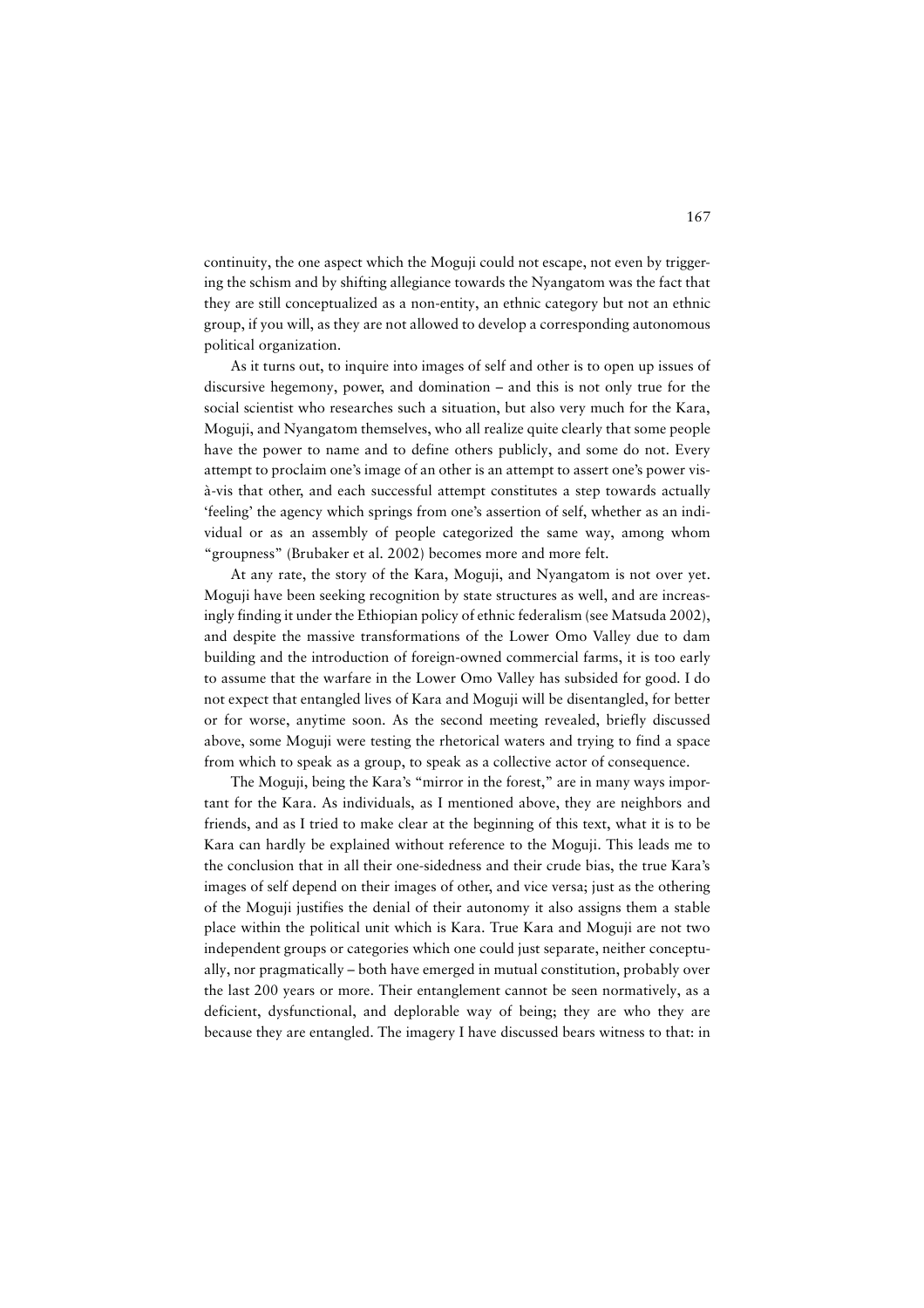daily life, Moguji are depicted as pathetically unsophisticated brutes by the Kara, not in an aggressive, but in a rather benevolent paternalistic way. It is only when this benevolent paternalism is contested, when attempts are made to sever the ties that oblige – the Kara being obliged to care, the Moguji being obliged not to make a fuss over their marginalization – that the imagery takes on the dark taint that comes up again and again in the speeches made in Korcho. This serves to show that what truly is at stake here, when the Moguji try to assert their autonomy, are not the images of self and other, but the demarcation of self and other, and at the end of the day, the very definition of what is Kara.

## Bibliography

- Almagor, Uri 1997: The cycle and stagnation of smells. Pastoralists-fishermen relationships in an East African society. In: Grinker, Roy Richard and Christopher B. Steiner (eds.), *Perspectives on Africa. A reader in culture, history, and representation.* Oxford: Blackwell.
- Asmarom Legesse 1973: *Gada. Three approaches to the study of African society*. New York: The Free Press.
- Bailey, F.G. 1978: Tertius gaudens aut tertius numen. In: Barth, Fredrik (ed.), *Scale and social organization.* Oslo: Universitetsforlaget.
- 2003: *The saving lie. Truth and method in the social sciences*. Philadelphia: UPenn Press.
- Brubaker, Rogers, Mara Loveman, and Peter Stamatov 2002: Ethnicity as cognition. *Theory and Society* 33 (1): 31–64.
- Crocker, J. Christopher 1977: The social functions of rhetorical forms. In: Sapir, David and J. Christopher Crocker (eds.), *The social use of metaphor. Essays on the anthropology of rhetoric*. Philadelphia: University of Pennsylvania Press.
- Cronk, Lee 1989: From hunters to herders. Subsistence change as a reproductive strategy among the Mukogodo. *Current Anthropology* 30 (2): 224–34.
- Gabbert, E.C. and Sophia Thubauville (eds.) 2010: *To live with others. Essays on cultural neighbourhood in southern Ethiopia*. Köln: Rüdiger Köppe.
- Epple, Susanne 2010: Culture, contact, and identity. The multiethnic composition of the Bashada of southern Ethiopia. In: Gabbert, E.C. and Sophia Thubauville (eds.), *To live with others*.
- Fernandez, James W. 1977: The performance of ritual metaphors. In: Sapir, J. David and J. Christopher Crocker (eds.), *The social use of metaphor.*
- Galaty, John G. 1979: Pollution and pastoral anti-praxis. The issue of Maasai inequality. *American Ethnologist* 6 (4): 803–16.
- 1982: Being 'Maasai'; being 'people-of-cattle.' Ethnic shifters in East Africa. *American Ethnologist* 9 (1): 1–20.
- 1998: The Maasai ornithorium. Tropic flights of avian imagination in Africa. *Ethnology* 37 (3): 227–38.
- Girke, Felix 2008a: The Kara-Nyangatom war of 2006–07. Dynamics of escalating violence in the tribal zone. In: Bruchhaus, Eva-Maria and Monika E. Sommer (eds.), *Hot spot Horn of Africa revisited. Approaches to make sense of conflict*. Berlin: LIT.